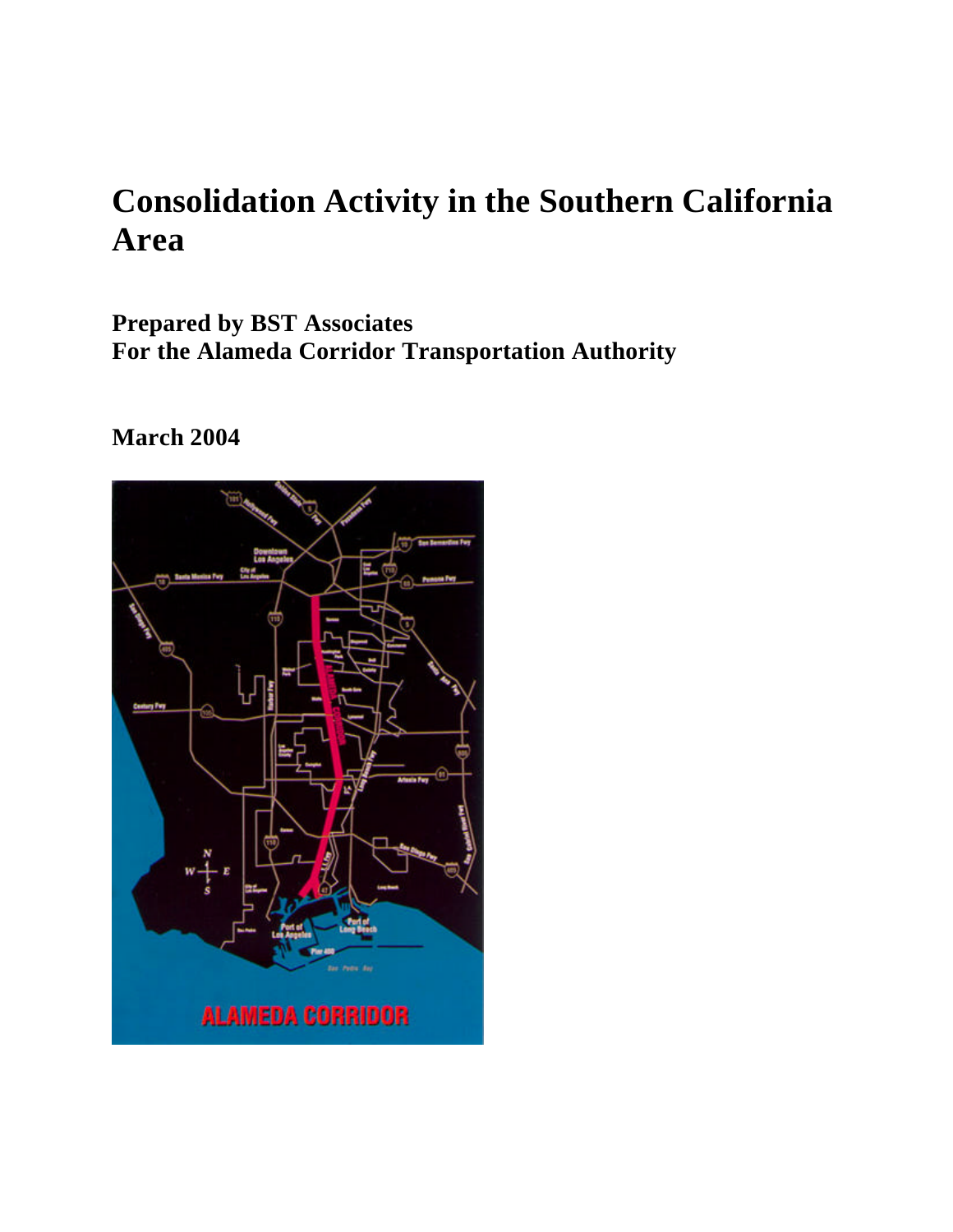# **Table of Contents**

| $\mathbf{1}$ |       |                                                                |    |
|--------------|-------|----------------------------------------------------------------|----|
|              | 1.1   |                                                                |    |
|              | 1.2   |                                                                |    |
|              | 1.2.1 | <b>Factors Affecting Consolidation Activity</b>                | 4  |
|              | 1.2.2 | Distribution of Container Flows in San Pedro Bay               | 5  |
| 2            |       |                                                                |    |
|              | 2.1   |                                                                |    |
|              | 2.1.1 | Trends by Trade Route                                          | 8  |
|              | 2.2   |                                                                |    |
|              | 2.2.1 | <b>Intermodal Traffic Trends</b>                               | 10 |
|              | 2.2.2 | <b>Evaluation of Inland Destinations</b>                       | 12 |
|              | 2.3   |                                                                |    |
|              | 2.3.1 | <b>Factors Impacting Ocean Carriers</b>                        | 14 |
|              | 2.3.2 | <b>Factors Affecting Shippers</b>                              | 15 |
|              | 2.3.3 | Comparison of Marine versus Domestic Container Usage           | 17 |
| 3            |       |                                                                |    |
|              | 3.1   |                                                                |    |
|              | 3.1.1 | Description of Third Party Logistics Transload Operators       | 18 |
|              | 3.1.2 | <b>Business Location</b>                                       | 18 |
|              | 3.1.3 | <b>Business Characteristics</b>                                | 19 |
|              | 3.1.4 | <b>Survey Process and Results</b>                              | 20 |
|              | 3.2   |                                                                | 21 |
|              | 3.2.1 | Description of Large Distribution Centers and Industrial Users | 21 |
|              | 3.2.2 | <b>Business Location</b>                                       | 21 |
|              | 3.2.3 | Large Retailers                                                | 22 |
|              | 3.2.4 | Survey                                                         | 24 |
|              | 3.3   |                                                                | 25 |
|              | 3.4   |                                                                |    |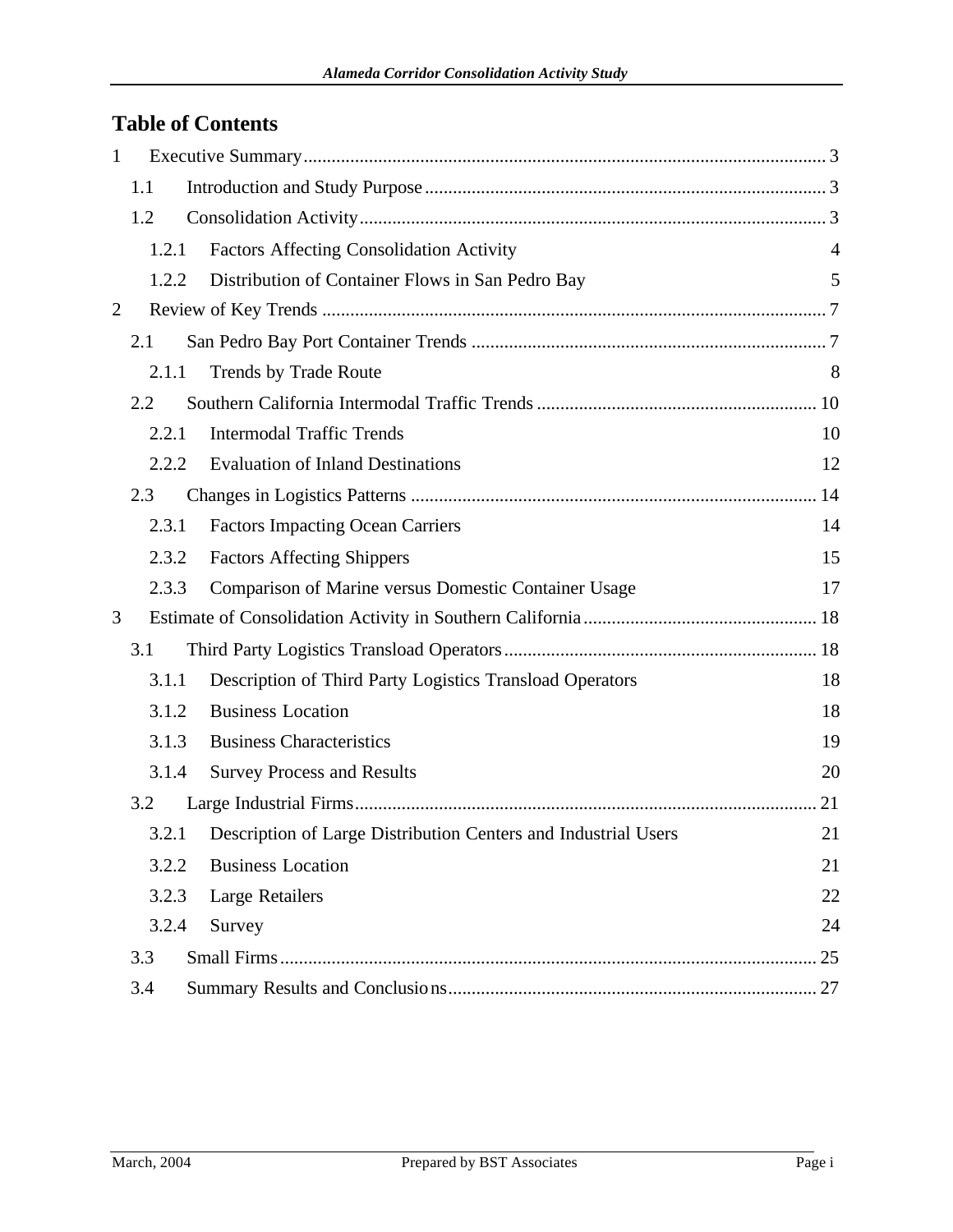# **List of Tables**

| Table 1 – Third Quarter 2003 Capture Rate of San Pedro Bay Port Container Traffic (TEUS)                                                     | 3  |
|----------------------------------------------------------------------------------------------------------------------------------------------|----|
| Table 2 – Distribution of San Pedro Bay Import Containers (2002)                                                                             | 6  |
| Table 3 – U.S. and Southern California Area Intermodal Trends (containers)                                                                   | 11 |
| Table 4 – Comparison of Container Dimensions                                                                                                 | 16 |
| Table 5 – Comparison of North American Marine and Domestic Container Utilization for the<br>First Three Quarters of 2001, 2002 and 2003      | 17 |
| Table 6 – Top 40 U.S. Importers and Exporters in 2002                                                                                        | 23 |
| Table 7 – Distribution of San Pedro Bay Container Traffic in 2002                                                                            | 27 |
| Table 8 - Distribution of Southern California Area Intermodal Traffic in 2002                                                                | 28 |
| List of figures                                                                                                                              |    |
| Figure 1 – Distribution of San Pedro Bay Containers (2002)                                                                                   | 5  |
| Figure 2 – San Pedro Bay Container Trends 1990-2002 (Total TEUS)                                                                             | 7  |
| Figure 3 – San Pedro Bay Port Market Share of Imports from Asia                                                                              | 8  |
| Figure 4 – San Pedro Bay Port Market Share of U.S. Exports                                                                                   | 9  |
| Figure 5 – Comparison of Eastbound Intermodal Traffic from the Los Angeles BEA and Full<br><b>Container Imports from San Pedro Bay Ports</b> | 12 |
| Figure 6 – Destination of Containers Moving Eastbound from the U.S. S.W. Region                                                              | 13 |
| Figure 7 - Map of Inland Markets                                                                                                             | 13 |
| Figure 8 – San Pedro Bay Container Trends (Full TEUS)                                                                                        | 14 |
| Figure 9 – Recent Growth in Doublestack Railcar Inventory                                                                                    | 16 |
| Figure 10 – Location of Third Party Logistics Transload Operators                                                                            | 19 |
| Figure 11 – Modal Distribution of Import Containers Handled by Third Party Logistics<br>Operators                                            | 20 |
| Figure 12 - Location and Year of Construction of Large Industrial Buildings                                                                  | 21 |
| Figure 13 – Growth in Southern California Area Industrial Real Estate Market                                                                 | 22 |
| Figure 14 – Modal Distribution of Import Containers Handled by Large Firms                                                                   | 24 |
| Figure 15 – Location of Small Firms                                                                                                          | 25 |
| Figure 16 – Modal Distribution of Import Containers Handled by Small Firms                                                                   | 26 |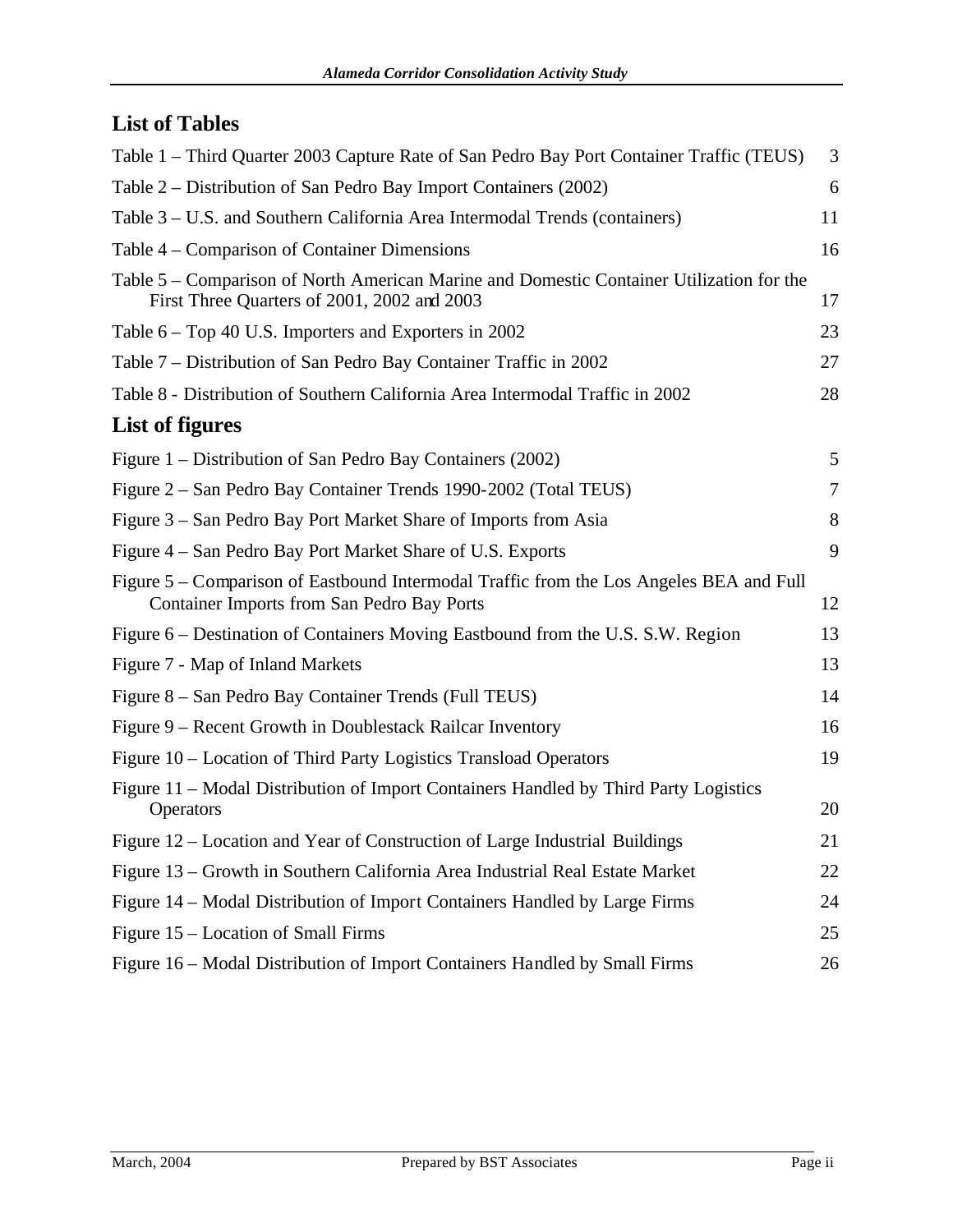# **1 Executive Summary**

### *1.1 Introduction and Study Purpose*

The Alameda Railroad Corridor consists of a 20-mile long, multiple-track rail system designed to link the rail facilities of the Port of Los Angeles and the Port of Long Beach with the transcontinental rail network of the Union Pacific Railroad Company (UP) and the Burlington Northern and Santa Fe Railway Company (BNSF), near downtown Los Angeles. The Railroad Corridor consolidated the freight rail traffic from 90 miles of pre-existing rail lines onto a single fully grade-separated route.

Although initial Corridor use forecasts had predicted that 50% of waterborne (port-generated) containers would be handled by rail, this capture rate did not materia lize. As shown in Table 1, ACTA captured approximately 32.9% of all container traffic generated by the San Pedro Bay ports<sup>1</sup> for the third quarter of 2003, which is comprised of:

- 41.7% of import containers,
- 47.7% of export containers,
- 10% of domestic waterborne containers, and
- 12.0% of empty containers.

#### **Table 1 – Third Quarter 2003 Capture Rate of San Pedro Bay Port Container Traffic (TEUS)**

| Category                  | San Pedro Bay<br><b>Port Traffic</b> | <b>Alameda</b><br><b>Corridor Traffic</b> | <b>ACTA Capture</b><br>Rate |
|---------------------------|--------------------------------------|-------------------------------------------|-----------------------------|
| Full international TEUS   |                                      |                                           |                             |
| Imports                   | 1,652,134                            | 688,298                                   | 41.7%                       |
| <b>Exports</b>            | 440,943                              | 210,335                                   | 47.7%                       |
| <b>Full Domestic TEUS</b> | 66,071                               | 6,607                                     | 10.0%                       |
| <b>Empty TEUS</b>         | 931.479                              | 111,693                                   | 12.0%                       |
| <b>Total TEUS</b>         | 3,090,627                            | 1,016,932                                 | 32.9%                       |

Source: ACTA for the months of July, August and September 2003, BST Associates estimate of domestic capture rate.

In order to reconcile current capture rates compared to the original projections, ACTA retained BST Associates for the purpose of describing the factors impacting the flow of containers in and through the Southern California area.

# *1.2 Consolidation Activity*

A key element of this study is documentation of the volume of containerized cargoes (primarily imports) that are handled by consolidators and moved in domestic containers/trailers, a portion of which leaves Southern California by rail but is not included in the capture rate. The term

<sup>&</sup>lt;sup>1</sup> The San Pedro Bay ports include the Port of Los Angeles and the Port of Long Beach.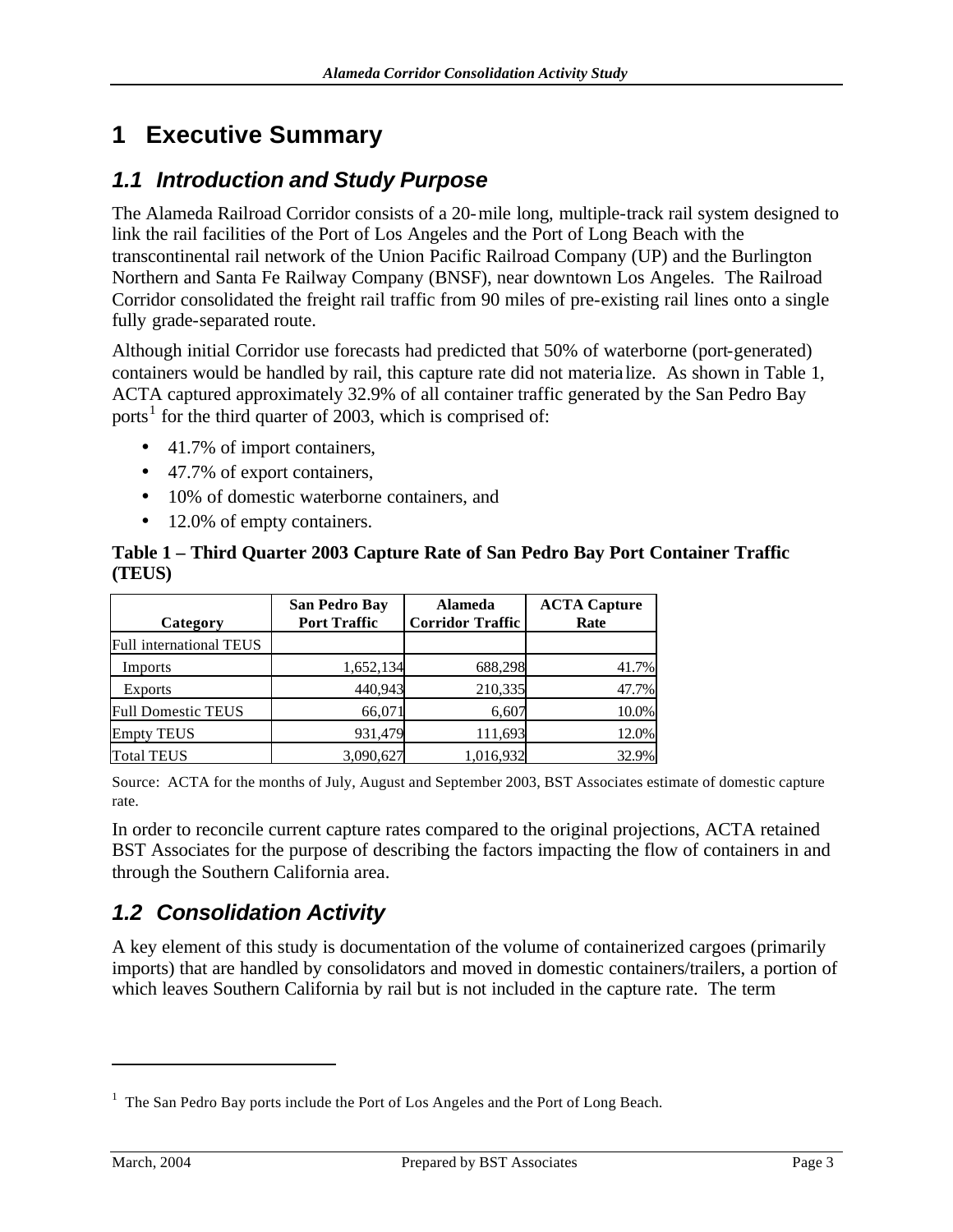transload is used later in this report to represent both transload and crossdock activity. These activities<sup>2</sup> include:

- Transfer waterborne cargo from marine containers directly into domestic containers/trailers (mainly 48'/53') and then immediately shipping these containers by truck and rail to final destinations. This direct transfer activity generally represents a small percentage of the consolidation activity.
- Transfer of waterborne cargo from marine containers directly to warehouses and distribution centers, in which they may perform a variety of value-added services. Then, at a later date, consolidators reload the cargo into domestic containers/trailers (mainly 48'/53') for truck and rail shipment to final destinations. This activity accounts for the majority of the consolidation activities. The value added services that can be provided by transload operators include:
	- o Manifest verification verify that the items on the manifest match the contents of the container,
	- o Labeling attaching a label to an article,
	- $\circ$  Palletizing placing stock keeping units (skus<sup>3</sup>) for a particular store(s) on a pallet in a secure manner for distribution,
	- o Shrink wrapping wrapping the pallet with plastic to protect it and aid in its transit,
	- o Pick and pack assemble an order of skus for a specific store(s) and pack it for shipment,
	- o DC bypass a direct move from the consolidator to a retail store(s),
	- o Merge in transit package two different products together, and
	- o Reverse Logistics returning unsold merchandise to the DC, among others.

## **1.2.1 Factors Affecting Consolidation Activity**

Several factors are inducing shippers and carriers to implement transload operations.

Large retail firms are engaged in transload activities to support promotional activities at specific stores or seasonal activities/holidays. Existing retailers also receive waterborne cargo with an unspecified destination upon entry, which is then handled at a transload facility. Some larger retailers have recently decided to start transload/crossdock operations (e.g., Home Depot). In addition, there are new entrants into the LA area that are using transload operations (e.g., Kohl's Department Stores). Finally, several small and mid-sized retailers (e.g., Williams-Sonoma, internet fulfillment firms) are beginning to use transload operations.

 $2\;$  In its purest form cross-docking is the action of unloading materials from an incoming trailer or rail car and immediately loading these materials in outbound trailers or rail cars, thus eliminating the need for warehousing (storage). In reality, pure cross-docking is rare outside of transportation hubs and hub-and-spoke type distribution networks. Many "cross-docking" operations require large staging areas where inbound materials are sorted, consolidated, and stored until the outbound shipment is complete and ready to ship. This staging may take hours, days, or even weeks in which case the "staging area" is essentially a "warehouse".

<sup>&</sup>lt;sup>3</sup> SKU stands for Stock Keeping Unit and is a number associated with a product for inventory purposes. The number is used to identify an individual product.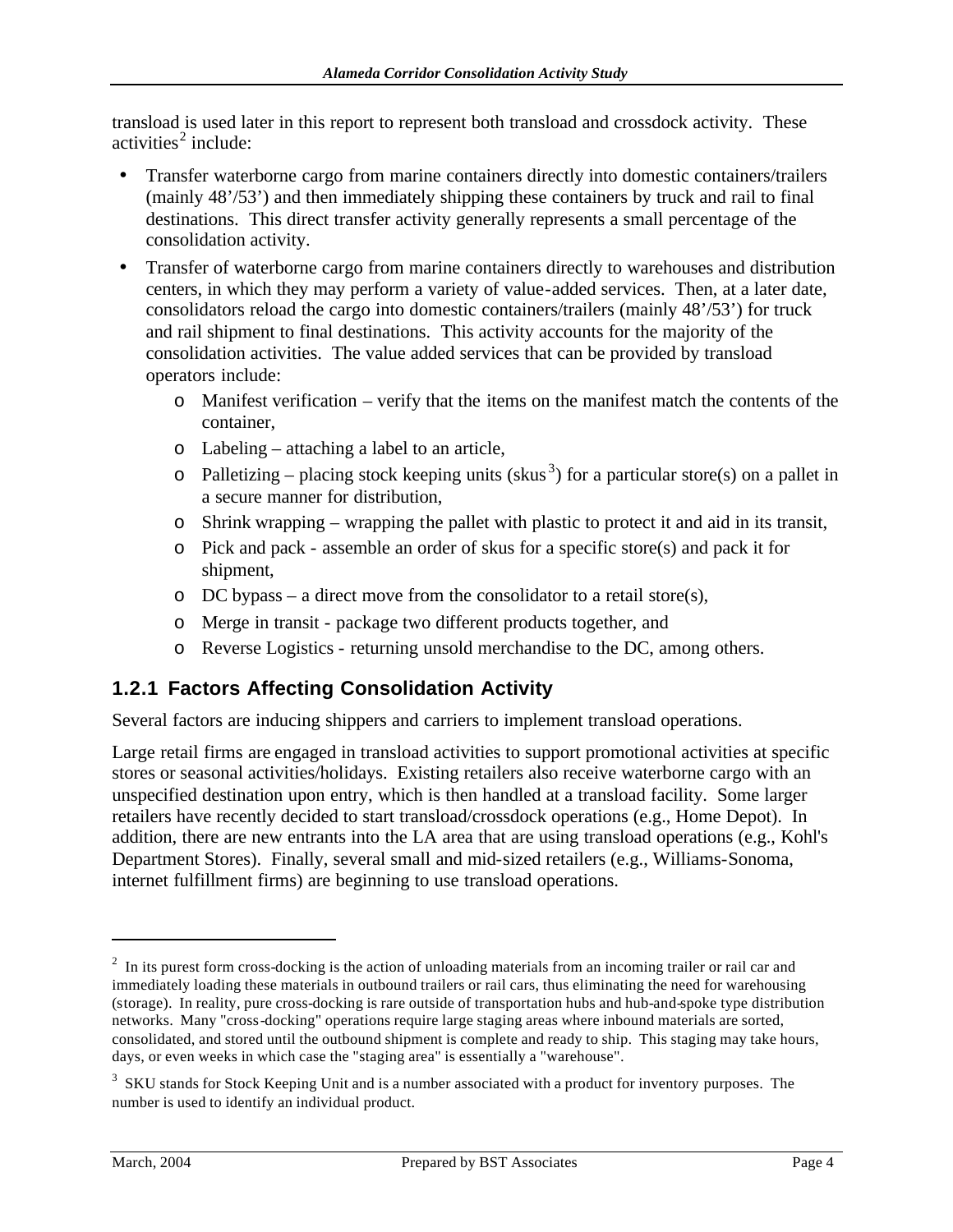Ocean carriers are currently experiencing significant growth in the number of empty containers that they handle, due to an imbalance between full inbound (import) and full outbound (export) containers. This imbalance results in higher costs to the shipping lines, because they must bear the transportation cost of returning the empty containers from inland destinations. It can also impact the availability of containers at overseas load ports. Some ocean carriers have responded to this predicament by providing more favorable rates from port to port (Hong Kong to Los Angeles) compared to inland point rates (Hong Kong through Los Angeles to Chicago). This rate differential places the responsibility for managing the inland transportation costs on the importer. Importers respond by accepting the marine container at a transload facility near the ports, and then the empty container is drayed back to the ocean carrier at its container terminal.

### **1.2.2 Distribution of Container Flows in San Pedro Bay**

In 2002, the San Pedro Bay ports handled 10.6 million TEUS. As indicated in Figure 1, full import container represented 54% of total containers, followed by empty containers (28% of total), full exports (16% of total containers) and full domestic containers (2% of total containers).



#### **Figure 1 – Distribution of San Pedro Bay Containers (2002)**

As shown in Table 2, approximately 64% of imported containerized cargo (3.6 million TEUS) is estimated to move by rail either directly or after transloading and 36% by truck only (2.0 million TEUS).

Import containers are handled by the following sources and modes. Approximately 2.4 million TEUS were moved directly in marine containers by intermodal rail services to inland points in the U.S., most of which are located east of the Rocky Mountains.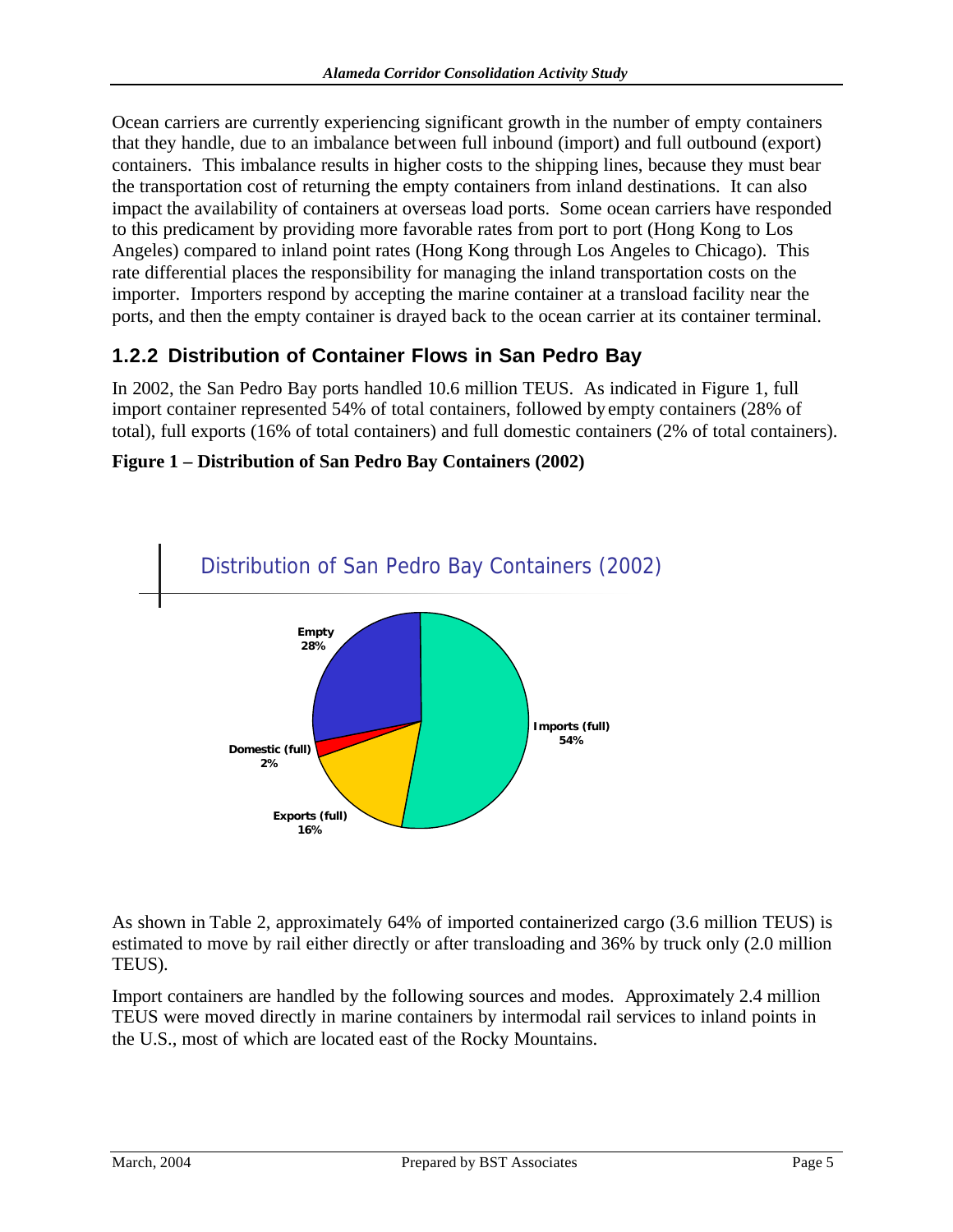Consolidators including transload operators, large and small warehouses/distribution centers handled 3.2 million TEUS. Approximately 1.3 million TEUS were shipped by rail in domestic containers and 1.9 million were shipped by truck to local, regional and national accounts.

Regional and long distance truckers accounted for approximately 97,000 TEUS.

|                                                |             |         | <b>Shipments by Mode</b> |                        |                                               |                        |  |
|------------------------------------------------|-------------|---------|--------------------------|------------------------|-----------------------------------------------|------------------------|--|
| <b>Imports by Source/Mode</b>                  | <b>TEUs</b> | % Total | Rail                     | $%$ of<br><b>Total</b> | Truck or<br>Local<br>Consumption <sup>*</sup> | $%$ of<br><b>Total</b> |  |
| Direct Marine Container to Rail                | 2,343,000   | 41.7%   | 2,343,000                | 41.7%                  |                                               | $0.0\%$                |  |
| Consolidators                                  |             |         |                          |                        |                                               |                        |  |
| Transload operators                            | 853,000     | 15.2%   | 609,000                  | 10.8%                  | 244,000                                       | 4.3%                   |  |
| Large warehouses/DCs $(300,000 + SqFt)$        | 1,942,000   | 34.5%   | 508,000                  | 9.0%                   | 1,434,000                                     | 25.5%                  |  |
| Small warehouses/DCs $(>300,000 \text{ SqFt})$ | 387,000     | 6.9%    | 134,000                  | 2.4%                   | 253,000                                       | 4.5%                   |  |
| Subtotal                                       | 3,182,000   | 56.6%   | 1,251,000                | 22.3%                  | 1,931,000                                     | 34.3%                  |  |
| Regional/Long Distance Trucking (ISO)          | 97,000      | 1.7%    |                          | $0.0\%$                | 97,000                                        | 1.7%                   |  |
| Total                                          | 5.622,000   | 100.0%  | 3,594,000                | 63.9%                  | 2.028.000                                     | 36.1%                  |  |

**Table 2 – Distribution of San Pedro Bay Import Containers (2002)**

Source: BST Associates

The study therefore confirmed the original forecasts that half of container movements through the San Pedro Bay Ports enter or leave Southern California by rail, with the study indicating that intermodal movements represent 52% of the total Port throughput for 2002. However, of those intermodal movements, approximately one quarter include a transfer of waterborne cargo to larger 48 foot and 53 foot "domestic" containers through a transload or crossdock facility.

The following report provides supporting documentation for the distribution of containers.

<sup>&</sup>lt;sup>4</sup> BST Associates was focused on the portion of port-generated cargo that moved by rail out of Southern California. Some of the cargo that enters warehouse/distribution centers is trucked to its final destination and some is consumed at the site (manufacturing/assemble plant or retail store).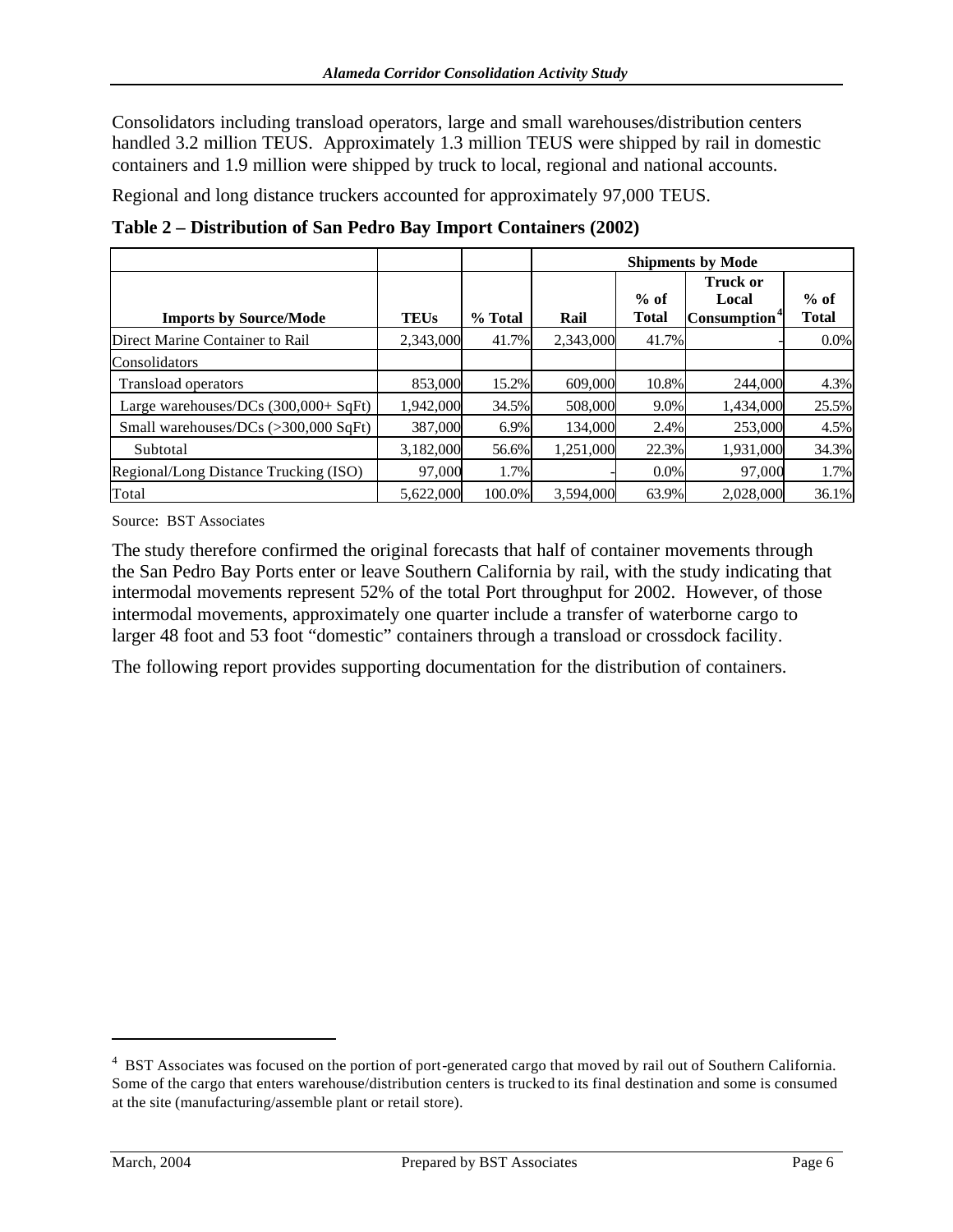# **2 Review of Key Trends**

This section provides a review of key trends affecting container transportation in Southern California. It focuses on intermodal rail transportation, which is the primary source of revenue for ACTA.

# *2.1 San Pedro Bay Port Container Trends*

As shown in Figure 2, total container traffic moving through the San Pedro Bay ports including both full and empty containers on both domestic and international routes, grew at 9.2% average per year between 1990 and 2002.

This was much stronger average growth than that recorded at other North American ports. Container traffic via West Coast Ports (U.S., Mexican and Canadian) ports grew at 7.6% per year, while total North American Port container traffic grew at 6.6% per year.

As a result, the market share of San Pedro Bay ports increased from 50.0% in 1990 to 59.6% in 2002, relative to western North American ports, and from 22.4% in 1990 to 29.7% in 2002, relative to all North American ports.

#### **Figure 2 – San Pedro Bay Container Trends 1990-2002 (Total TEUS)**



Source: AAPA, Ports, Includes full and empty containers on international & domestic routes via U.S, Canadian and Mexican mainland ports

This market share increase occurred for several reasons, including the growth of the local market and the growth in Southern California national distribution centers. Southern California has the largest primary market in the United States, and importers of consumer products prefer to ship directly to Southern California to serve this market. As a result, the ports of Los Angeles and Long Beach are often the first ports of call on the West Coast.

In addition, a large share of the cargo bound for the Midwest and the East and Gulf Coasts is also imported through Los Angeles or Long Beach. In 2002, approximately 64% of containerized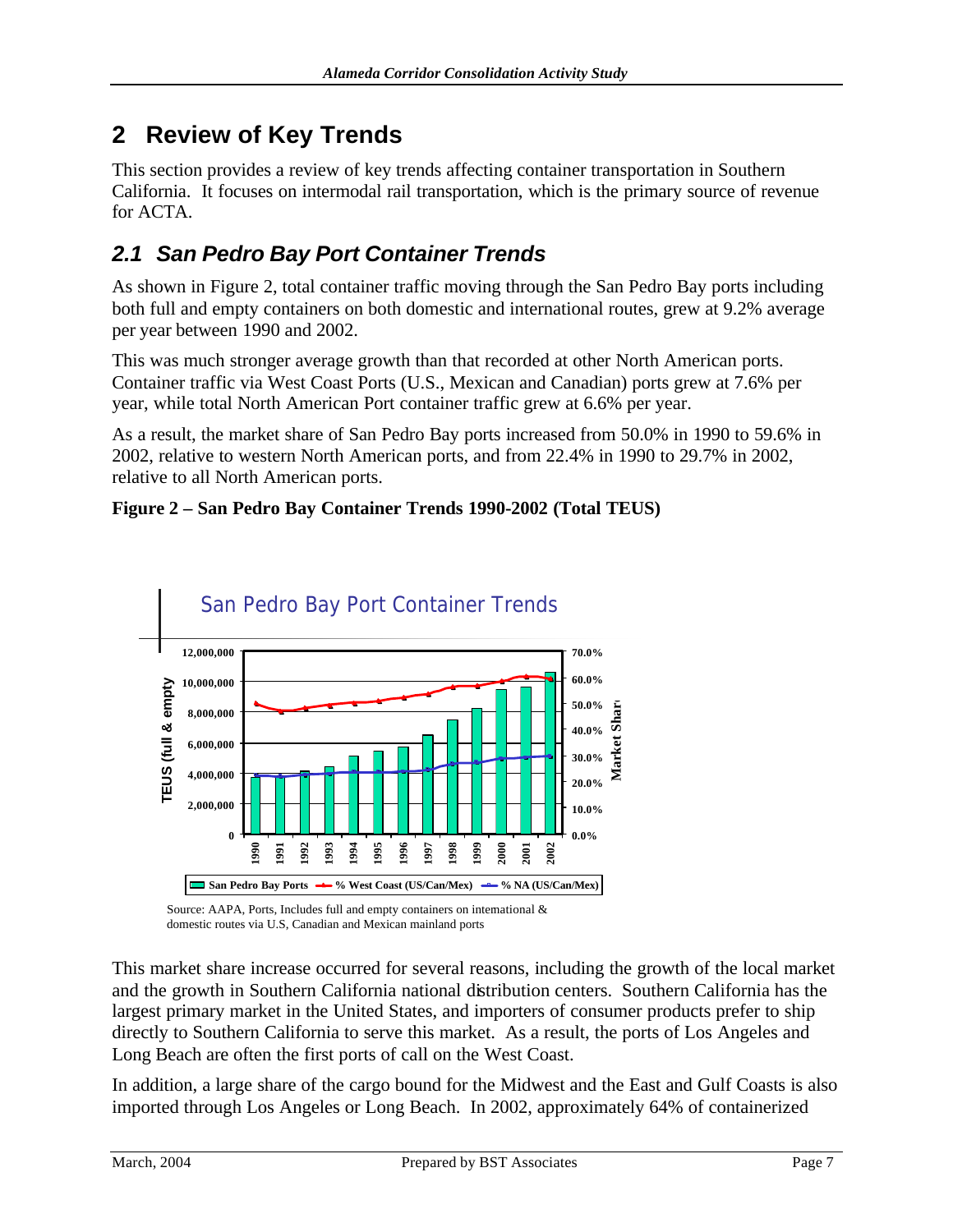cargo imported through the San Pedro Bay ports were shipped by rail to these discretionary markets.

Finally, the San Pedro Bay ports also have new, large container terminals and each has the available land and resources to continue to handle increased volumes.

## **2.1.1 Trends by Trade Route**

This section focuses on the recent trends in import and export containerized trade.

#### **2.1.1.1 Imports**

San Pedro Bay Port imports from Asia increased from 1.5 million TEUS in 1990 to 5.1 million TEUS in 2002, or 10.4% per year. During this time period, the market share of San Pedro Bay Ports increased with respect to other U.S. West, East and Gulf Coast Ports.

#### **Figure 3 – San Pedro Bay Port Market Share of Imports from Asia**



Source: Source: BST Associates, PIERS Data, includes full containers from NE Asia and SE Asia

Import trade with Asia dominates container traffic via San Pedro Bay Ports, with Northeast (N.E.) and Southeast (S.E.) Asia jointly accounting for 90.3% of the import traffic via the San Pedro Bay Ports in 2002.

With respect to the U.S. West Coast, San Pedro Bay port share of imports from Asia increased from 66.1% in 1990 to 79.1% in 2002. The market share advances were particularly strong in trade with N.E. Asia (gain of 14.3% in the period) and S.E. Asia (gain of 11.6% in the period).

With respect to all U.S. Ports, San Pedro Bay port import share increased from 34.5% in 1990 to 42.6% in 2002. The market share advances were also particularly strong in N.E. Asia (gain of 8.6% in the period) and S.E. Asia (gain of 6.9% in the period).

Other trade routes represent a much smaller portion of the imports moving through San Pedro Bay Ports (9.7% in total, but ranging from 0.1% to 3.7% by specific trade route) in 2002. In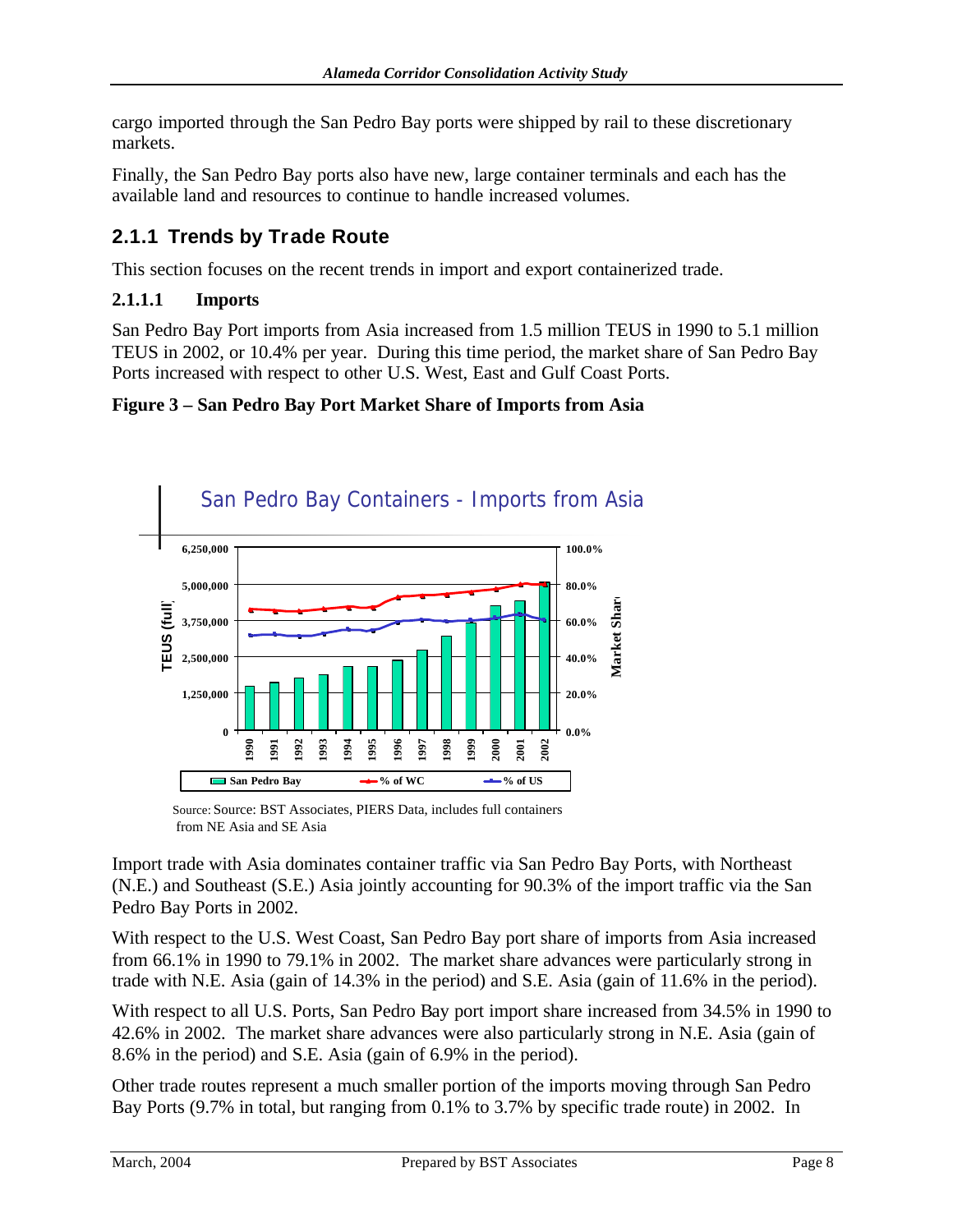most of these routes, San Pedro Bay Ports gained market share, however, on some routes (notably Europe, South America and India), San Pedro Bay Ports lost market share between 1990 and 2002 relative to other U.S. Ports.

#### **2.1.1.2 Exports.**

San Pedro Bay container exports to Asia increased from 709,000 TEUS in 1990 to 1.3 million TEUS in 2002, or 5.2% average per year, as shown in Figure 4. Exports peaked in 1997, but then fell in 1998 and 1999 as a result of the Asian financial crisis and the strong U.S. dollar. Exports climbed back to 1997 levels in 2000 and remained steady at this level during 2001 and 2002.





Source: Source: BST Associates, PIERS Data, includes full containers from NE Asia and SE Asia

As with imports, trade with Asia (NE and S.E. Asia) dominates export container traffic moving via San Pedro Bay Ports. N.E. and S.E. Asia accounted for 83.9% of the export traffic shipped via the San Pedro Bay Ports in 2002. The market share of San Pedro Bay Ports also increased for exported containers to Asia during the period. With respect to the U.S. West Coast, San Pedro Bay port market share increased from 43% in 1990 to 55% in 2002. The market share advances for exports were particularly strong in trade with N.E. Asia (gain of 12.1% in the period) and S.E. Asia (gain of 16.9% in the period). With respect to all U.S. Ports, San Pedro Bay port market share increased from 32% in 1990 to 42% in 2001, falling to 41% in 2002. The market share advances were also particularly strong in N.E. Asia during this period (gain of 9.8% in the period) and S.E. Asia (gain of 12.0% in the period).

As with imports, other trade routes represented a much smaller portion of San Pedro Bay port throughput (9.7% in total but ranging from 0.1% to 5.5% by specific trade route) in 2002. For most of these routes, San Pedro Bay Ports gained market share, but in some routes (Europe,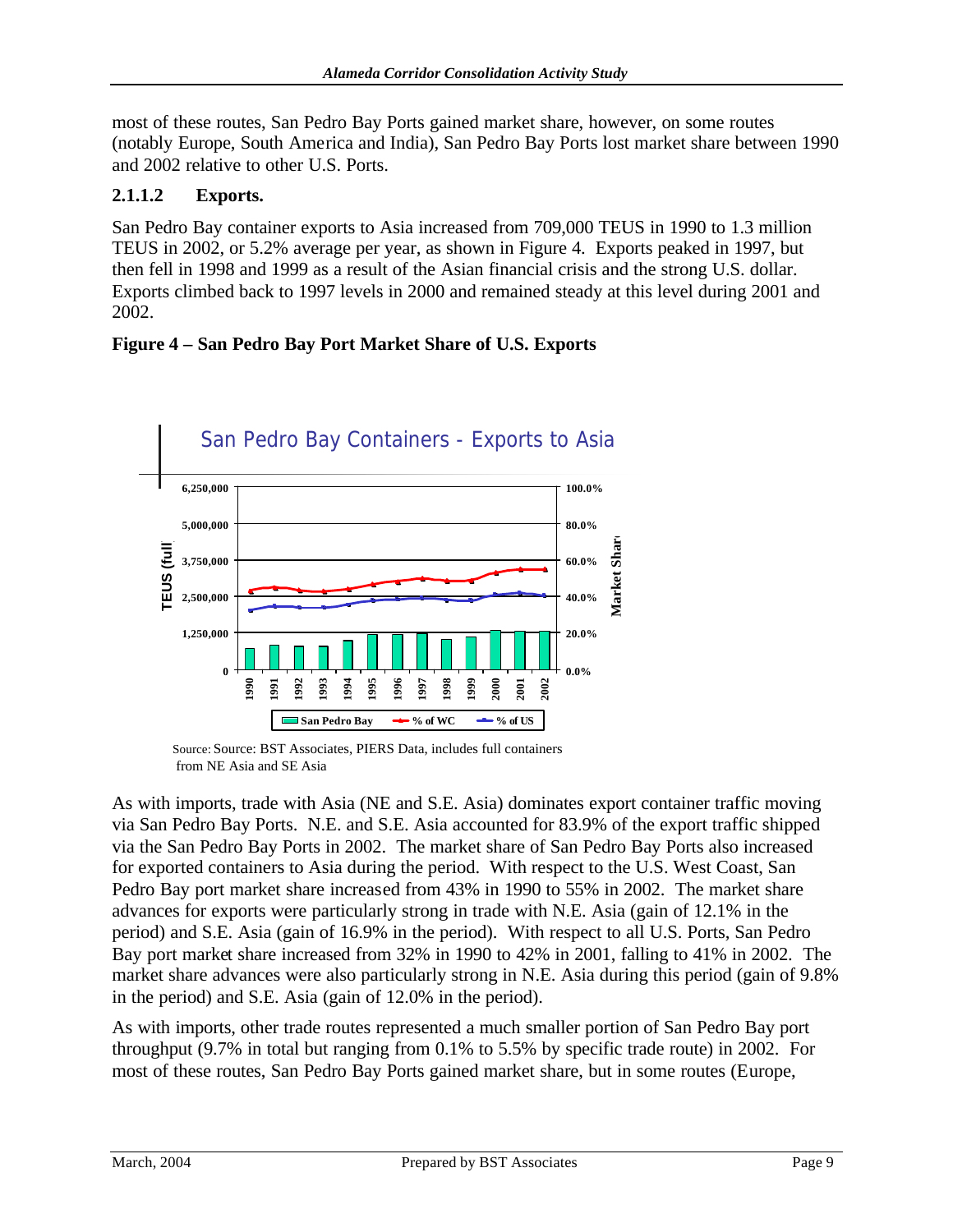Mideast and Africa), San Pedro Bay Ports experienced a decline in market share relative to other Ports.

# *2.2 Southern California Intermodal Traffic Trends*

Intermodal traffic refers to containers and/or trailers that are transferred from trucks to railcars for carriage to more distant locations. Intermodal containers, which originate or terminate at the San Pedro Bay Ports, represent a significant portion of ACTA's revenue.

Most of these intermodal containers consist of imports from Asia that are bound for destinations east of the Rocky Mountains. The further from a port that a container terminates, the more transport methods that are available for the shipment. These alternatives may include intermodal shipment from other North American West Coast Ports or all-water ocean services that transport the container by water from the Asian port via the Panama or Suez Canal to a Port on the East or Gulf coasts. Most of the competition that San Pedro Bay Ports face is related to intermodal discretionary traffic.

This section identifies that national and regional trends that shape this market.

#### **2.2.1 Intermodal Traffic Trends**

According to the Association of American Railroads (AAR), intermodal containers/trailers moved on U.S. railroads increased at an average annual rate of 6.7% between 1988 and 1995 and then slowed to 0.4% from 1995 through 2002. Container traffic has grown much more rapidly than trailer traffic, however, with container counts first surpassing trailer counts in 1992. Intermodal container traffic in the U.S. grew at 9.9% per year from 1988 to 1995, before slowing to 6.3% from 1995 to 2002.

In the Los Angeles Business Economic Area (which is somewhat similar to the 10-county Southern California area defined in ACTA's Use and Operating Agreement)<sup>5</sup>, intermodal traffic (in both directions) increased at an average annual rate of 10.3% between 1988 and 1995 and then slowed to 7.4% from 1995 through 2002.

<sup>&</sup>lt;sup>5</sup> The Los Angeles Business Economic Area is defined as Imperial, Kern, Los Angeles, Orange, Riverside, San Bernardino, San Luis Obispo, Santa Barbara, and Ventura counties in California and Los Angeles Paz and Yuma counties in Arizona. For the purposes of this report, the LA BEA is equivalent with the 10-county region in the LA area with respect to intermodal rail traffic.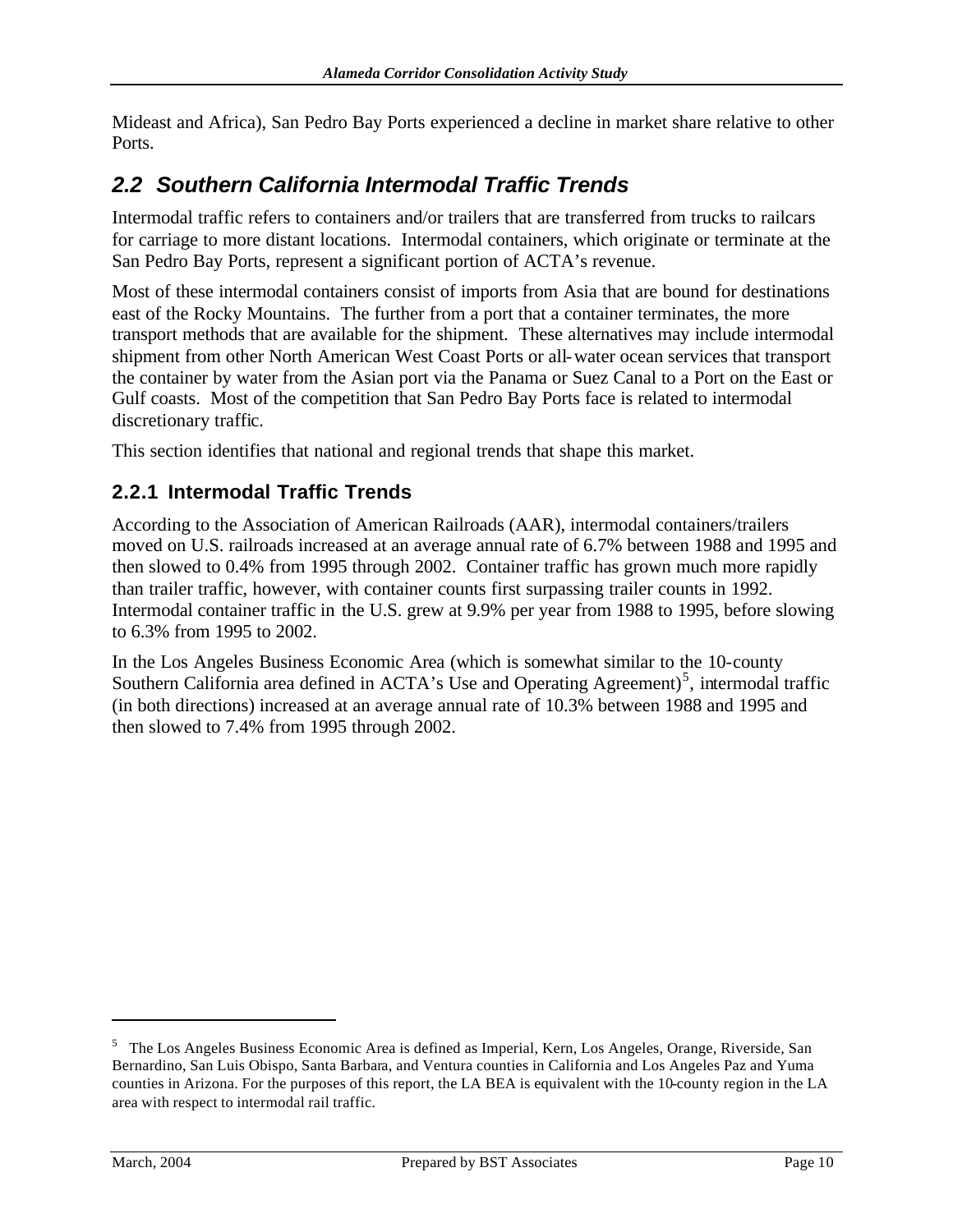|           | <b>U.S. Intermodal Traffic</b>      |                 |              | Southern California Area | $SC\%$    |              |         |
|-----------|-------------------------------------|-----------------|--------------|--------------------------|-----------|--------------|---------|
| Year      | <b>Containers</b>                   | <b>Trailers</b> | <b>Total</b> | <b>Eastbound</b>         | Westbound | <b>Total</b> | of U.S. |
| 1988      | 2,298,527                           | 3,481,020       | 5,779,547    | 570,893                  | 513,410   | 1,084,303    | 19%     |
| 1989      | 2,491,093                           | 3,496,262       | 5,987,355    | 655,817                  | 528,995   | 1,184,812    | 20%     |
| 1990      | 2,754,829                           | 3,451,953       | 6,206,782    | 657,564                  | 648,669   | 1,306,233    | 21%     |
| 1991      | 3,044,574                           | 3,201,560       | 6,246,134    | 797,210                  | 634,332   | 1,431,542    | 23%     |
| 1992      | 3,363,244                           | 3,264,597       | 6,627,841    | 876,718                  | 670,870   | 1,547,588    | 23%     |
| 1993      | 3,692,502                           | 3,464,126       | 7,156,628    | 938,305                  | 764,193   | 1,702,498    | 24%     |
| 1994      | 4,375,726                           | 3,752,502       | 8,128,228    | 1,038,845                | 936,820   | 1,975,665    | 24%     |
| 1995      | 4,443,709                           | 3,492,463       | 9,095,701    | 1,111,719                | 1,043,259 | 2,154,978    | 24%     |
| 1996      | 4,553,605                           | 3,568,462       | 9,316,146    | 1,235,447                | 1,090,298 | 2,325,745    | 25%     |
| 1997      | 5,244,401                           | 3,453,907       | 8,698,308    | 1,261,264                | 1,145,812 | 2,407,076    | 28%     |
| 1998      | 5,419,631                           | 3,353,032       | 8,772,663    | 1,487,312                | 1,142,851 | 2,630,163    | 30%     |
| 1999      | 5,700,219                           | 3,207,407       | 8,907,626    | 1,676,812                | 1,320,119 | 2,996,931    | 34%     |
| 2000      | 6,288,260                           | 2,888,630       | 9,176,890    | 1,872,820                | 1,426,104 | 3,298,924    | 36%     |
| 2001      | 6,332,021                           | 2,603,423       | 8,935,444    | 1,956,840                | 1,439,016 | 3,395,856    | 38%     |
| 2002      | 6,805,000                           | 2,526,000       | 9,331,000    | 2,084,356                | 1,473,322 | 3,557,678    | 38%     |
|           | <b>Compound Annual Growth Rates</b> |                 |              |                          |           |              |         |
| 1988-1995 | 9.9%                                | $0.0\%$         | 6.7%         | 10.0%                    | 10.7%     | 10.3%        |         |
| 1995-2002 | 6.3%                                | $-4.5%$         | 0.4%         | 9.4%                     | 5.1%      | 7.4%         |         |
| 1988-2002 | 8.1%                                | $-2.3%$         | 3.5%         | 9.7%                     | 7.8%      | 8.9%         |         |

**Table 3 – U.S. and Southern California Area Intermodal Trends (containers <sup>6</sup> )**

Source: BST Associates, data from Surface Transportation Board and Association of American Railroads

Eastbound intermodal traffic increased from 570,893 units in 1988 to 2.1 million in 2002, or 9.7% average per year, while westbound intermodal traffic increased 7.8% average per year during the same period. Southern California area intermodal traffic increased from 19% of total U.S. intermodal traffic in 1988 to 38% in 2002.

Nearly all of the eastbound intermodal traffic is comprised of full import containers (both marine and transloaded) bound for locations east of the Rocky Mountains. As shown in Figure 5, eastbound intermodal traffic from Southern California area is closely correlated with imports generated at the San Pedro Bay Ports. The rate of growth of eastbound intermodal traffic, which grew 10.1% per year between 1990 and 2002, closely matched the annual growth of San Pedro Bay full container imports, which grew 10.4% annually during this time period.

 $6$  Rail traffic is reported in number of containers, regardless of their length.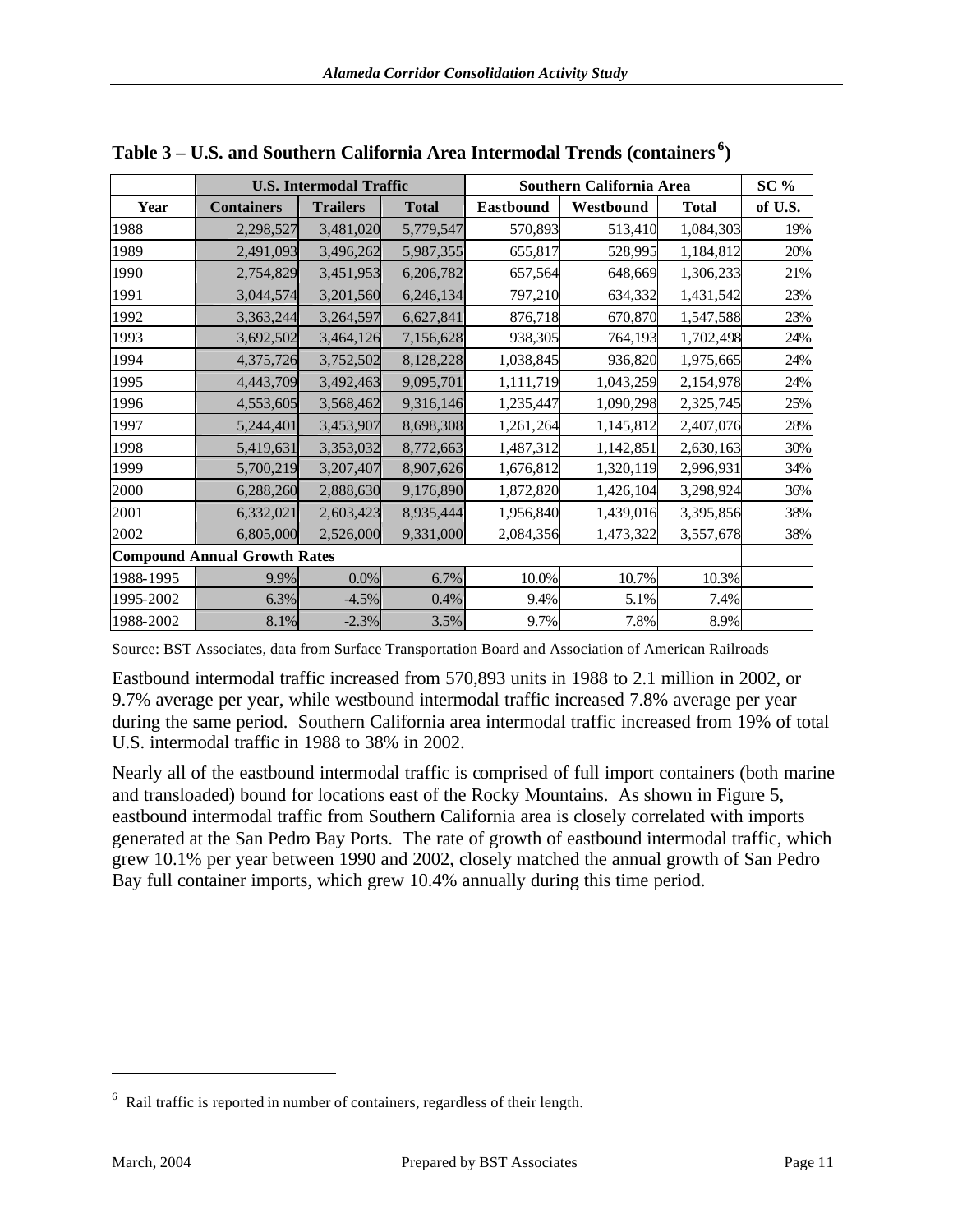#### **Figure 5 – Comparison of Eastbound Intermodal Traffic from the Los Angeles BEA and Full Container Imports from San Pedro Bay Ports**



Source: BST Associates, using STB/ICC, PIERS Data

### **2.2.2 Evaluation of Inland Destinations**

Trends in eastbound container traffic serving intermodal markets are described in this section, using data from the Intermodal Association of North America (IANA). As shown in Figure 6, the key inland destinations for containers moving from the Southwest region (California, Arizona and Nevada) are the Midwest, Southcentral, Southeast and Northeast regions. Figure 7 presents a map of these regions.

Nearly all containers moving from the Southwest region originate in the Southern California area. In addition, nearly all of the eastbound container movements from the Southwest region are comprised of Asian imports moving from the San Pedro Bay Ports to inland discretionary markets by rail.

Overall, the Southwest Region's share of intermodal markets (defined as those U.S. regions located east of the Rocky Mountains) declined from 65% in 2001 to 57% in 2003. Some of the Southwest Region's decline in market share between 2001 and 2003 was caused by congestion occurring as a result of the ILWU lockout in October 2002. During the lockout, shippers were forced to find alternative methods of transporting containerized goods, including a shift to other West Coast Ports (such as Vancouver, B.C.), increased use of all-water services to East and Gulf Coast Ports, pre-positioning cargoes prior to the strike, and shift to air transport for higher valued cargoes.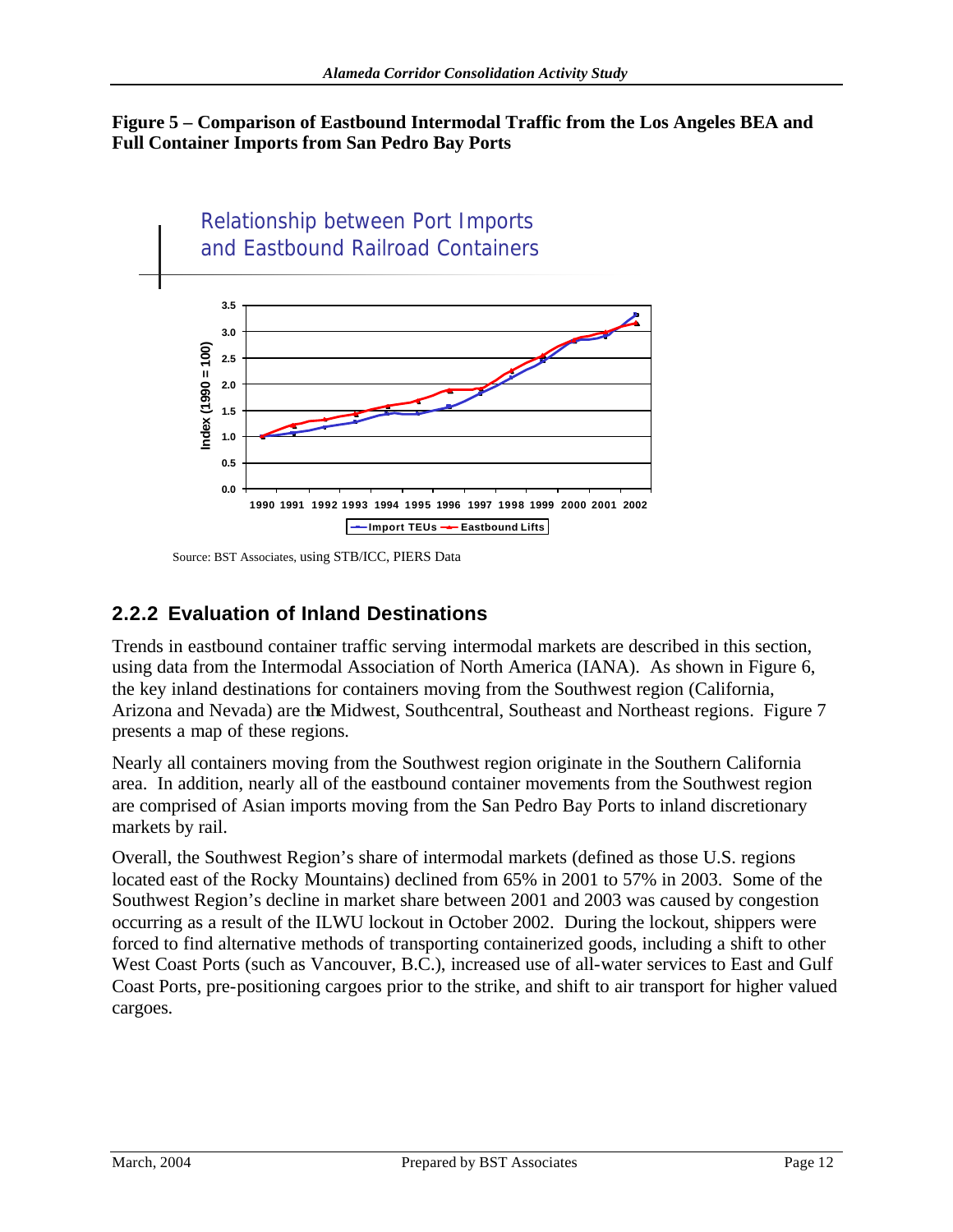# **Figure 6 – Destination of Containers Moving Eastbound from the U.S. S.W. Region**



Source: BST Associates, using IANA Data

**Figure 7 - Map of Inland Markets**

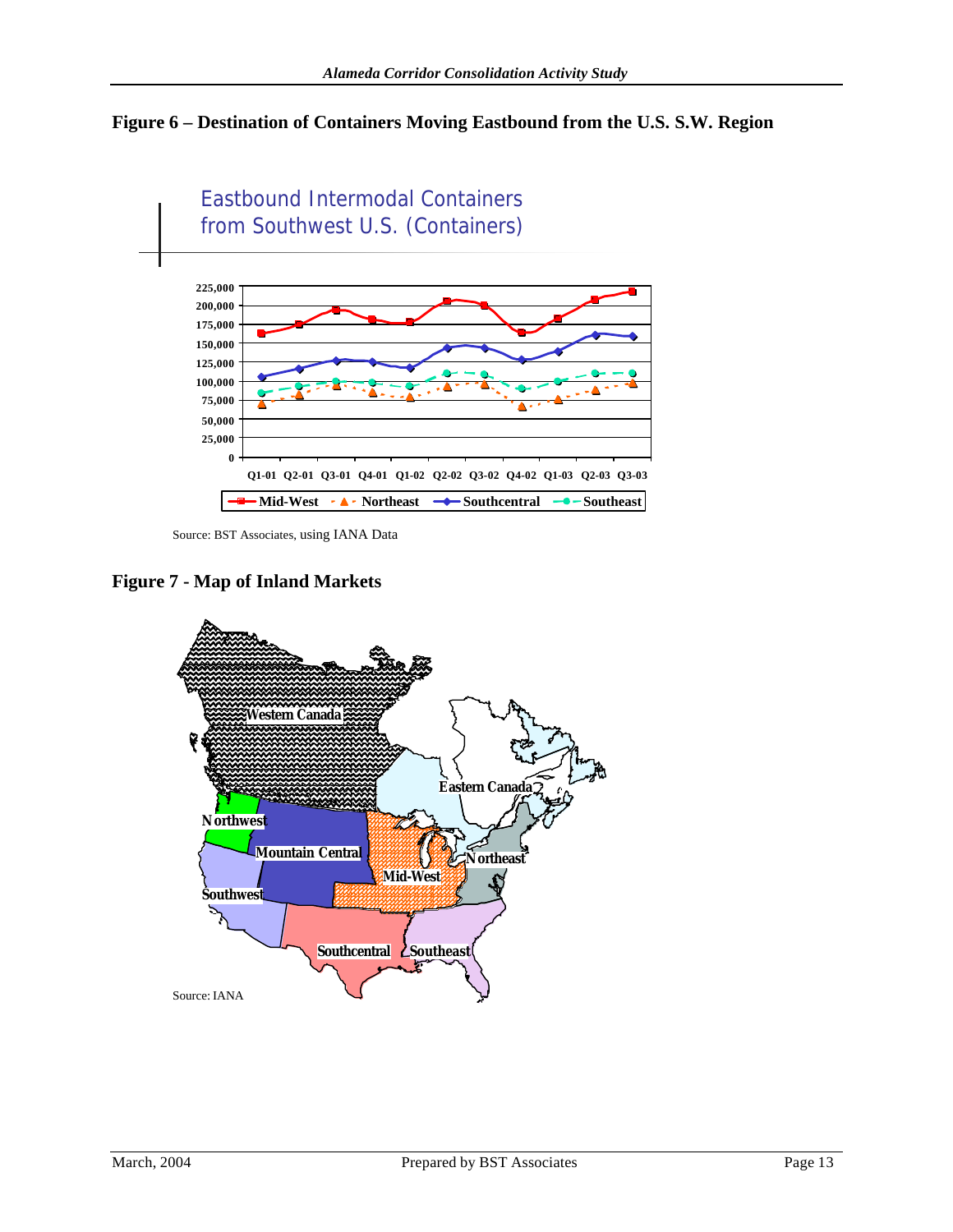# *2.3 Changes in Logistics Patterns*

Before 2000, ocean carriers typically decided which ports to use and directed inland distribution patterns. However, shippers now control much of the containerized cargo distribution for two primary reasons: the growing imbalance between imports and exports, and the growth in distribution centers.

### **2.3.1 Factors Impacting Ocean Carriers**

The growing imbalance between full import and export containers has created an increasing volume of empty containers. As shown in Figure 8, there are now more than three full inbound containers for every one full outbound container. The growing volume of empty containers, however, has caused some carriers to shift the responsibility of inland transportation to the shipper.

The cost to reposition an empty TEU from the U.S. to Asia is estimated to cost approximately \$800 per  $TEU^7$ , which is paid for by either the ocean carrier or the shipper. Some ocean carriers have responded to this challenge by offering shippers more favorable rates on port-to-port routings (e.g., from an Asian port to Los Angeles or Long Beach), which requires the shipper to arrange for inland transport and for the return of the empty container to the port area. Shippers have responded by performing this function internally or by having a third party logistics provider (3PL) arrange for inland transportation.

#### **Figure 8 – San Pedro Bay Container Trends (Full TEUS)**



Source: BST Associates using PIERS Data

<sup>&</sup>lt;sup>7</sup> Source: Containerization International, Market Analysis Container Leasing Market 2003, page 26.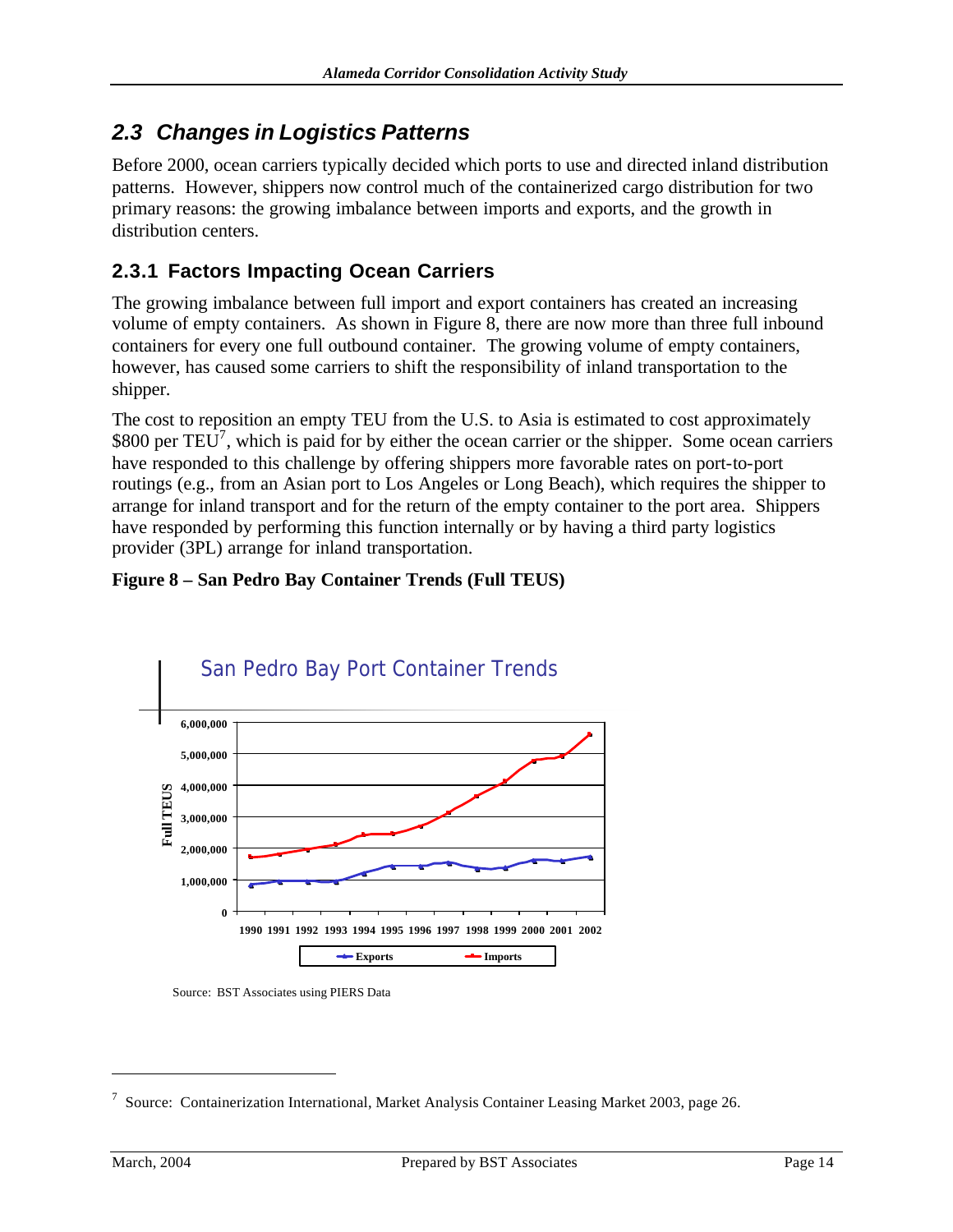### **2.3.2 Factors Affecting Shippers**

Shippers (particularly retailers) have introduced increasingly sophisticated logistics systems to properly match demand in stores with their supply chains. Since the mid-1990s, the real price of durable goods has decreased virtually every year. This has occurred due to increased production in low-cost regions (particularly in China) as well as productivity improvements by other manufacturers. In an era of falling retail prices, shippers must generate profits by reducing their transportation costs. There is continuous pressure on shippers to lower truck, rail and inventory  $\cos$ . As Cass Logistics<sup>8</sup> points out, shippers have responded by finding ways to lower transportation costs:

"Transportation costs have declined by 24 percent during these 22 years (since 1981). Inventory carrying costs have declined by 66 percent. We reduced inventory investment during 2002 and our inventory carrying costs declined to a record low, due to the 1.6 percent commercial paper interest rate. With the record low achieved during 2002, total logistics declined by more than 54 percent during these 22 years".

One of the ways that shippers are controlling costs is through the greater use of consolidation centers, including both transload and crossdock activity, which includes:

- Transfer of incoming waterborne cargo directly to outgoing domestic containers/trailers (mainly 48'/53' containers) without storing it in between. The value added by these centers is generally limited to inventory logistics programming. This activity is a small portion of consolidation activity.
- Transfer of incoming waterborne cargo directly to a distribution center, whereupon a variety of value-added services are undertaken and then the cargo is loaded into domestic containers/trailers for transport to its ultimate destination. This activity represents the majority of the consolidation activity in the Southern California area.

Table 4 describes the dimensions and capacity of the main containers available to shippers in North America. Containers that are 20-, 40- and 45-feet in length are carried on ocean container carriers, while 28-, 48- and 53-foot containers are only used domestically in North America. Some low-density lightweight cargoes (such as toys, apparel, electronic equipment, sporting goods, shoes) cube out the capacity of a container before they reach the maximum weight that can be carried. Other cargoes (such as auto parts, steel fasteners, food products and the like) reach a maximum weight before they reach maximum capacity. As a result, more lightweight cargoes can be carried in the largest containers. Consolidators report that the contents of 1.5 to 1.7 40-foot standard marine containers can be consolidated into one 53-foot domestic container. Ocean carriers have responded to this by using a greater number of high cube 40-foot containers (which have a height of 9'6" as compared with a standard 40-foot container with a height of 8'6"). In addition, ocean carriers are beginning to use more 45-foot containers, which provide even more capacity than the high cube 40-foot container.

<sup>&</sup>lt;sup>8</sup> Source: 14th Annual "State Of Logistics Report" The Case for Reconfiguration, Cass Information Systems, Inc. and Prologis, June 2, 2002. Cass Logistics is the oldest and largest provider of freight invoice payment, audit and information services in North America. The estimates of transportation costs are based upon the statistics of their clients.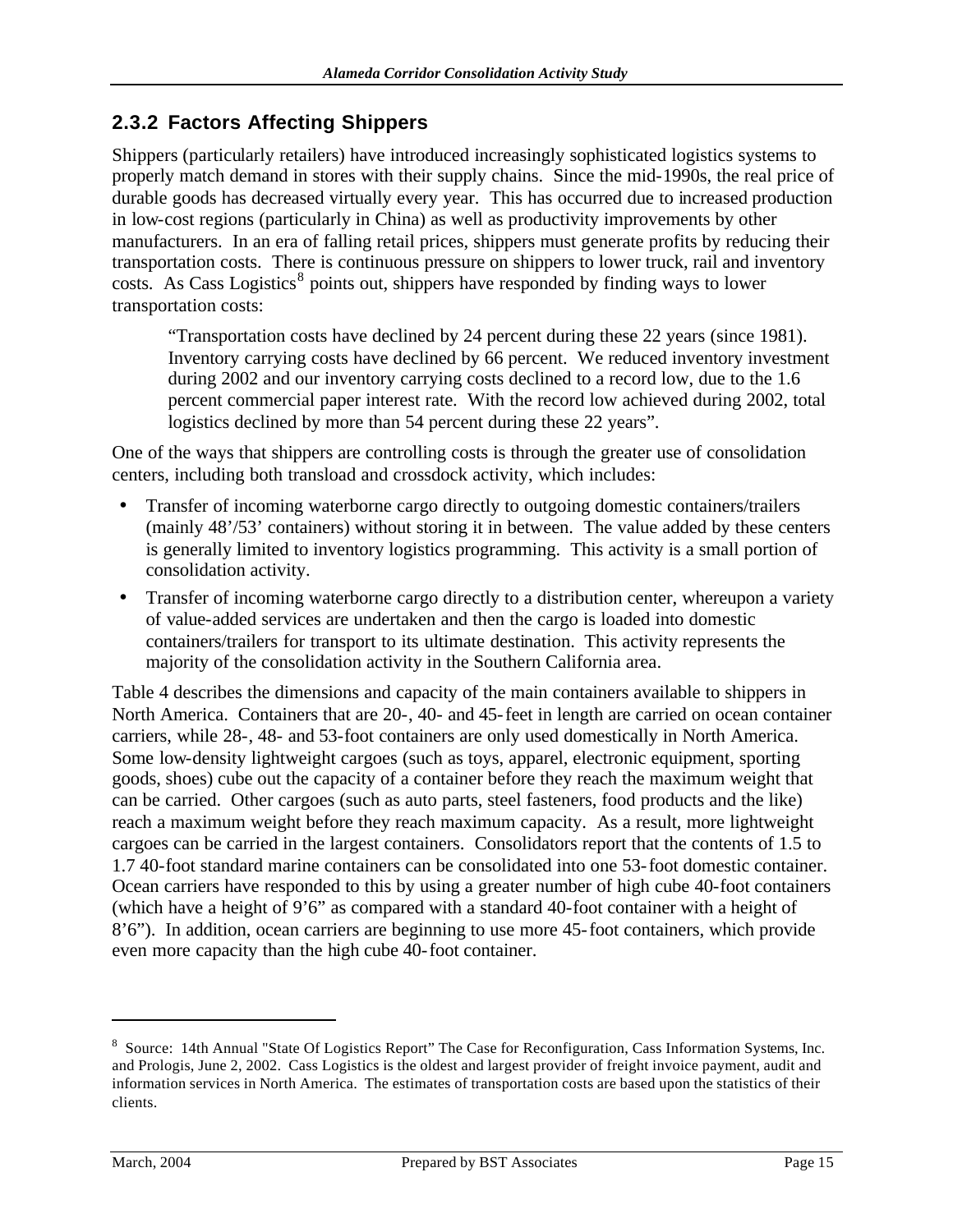|                       | <b>Dimensions (Feet)</b> |        | Volume          | <b>TEU Equivalencies</b> |             |                            |       |                    |
|-----------------------|--------------------------|--------|-----------------|--------------------------|-------------|----------------------------|-------|--------------------|
| <b>Container Size</b> | Length                   | Height | Width           | (cubic<br>feet)          | $20 -$ foot | $40-$<br>standard highcube | $40-$ | $45 -$<br>highcube |
| 20 foot               | 19.3                     | 7.8    | 7.7             | 1,149                    | $1.0\,$     | 0.48                       | 0.46  | 0.38               |
| 28 foot high-cube     | 27.3                     | 8.9    | 8.3             | 2,029                    | $1.8\,$     | 0.86                       | 0.80  | 0.67               |
| 40 foot               | 39.5                     | 7.8    | 7<br>7.7        | 2,372                    | 2.1         | 1.00                       | 0.94  | 0.79               |
| 40 foot, high cube    | 39.5                     | 8.3    | 7<br>$\sqrt{7}$ | 2,524                    | 2.2         | 1.06                       | 1.00  | 0.84               |
| 45 foot, high cube    | 44.5                     | 8.8    | 7.7             | 3,014                    | 2.6         | 1.27                       | 1.19  | 1.00               |
| 48 foot, high cube    | 47.5                     | 8.8    | 8.2             | 3,427                    | 3.0         | 1.44                       | 1.36  | 1.14               |
| 53 foot, high cube    | 52.5                     | 8.8    | 8.2             | 3,787                    | 3.3         | 1.60                       | 1.50  | 1.26               |

**Table 4 – Comparison of Container Dimensions**

Source: The Official Intermodal Equipment Register

The increased use of domestic 53-foot containers<sup>9</sup> is underscored by the trends in double-stack rail car construction. Since 1999, more than 90% of double-stack rail cars have been designed with a 53-foot well. The well is the lower container position in a double-stack rail car; with a well smaller than 53 feet, 53-foot containers can only be carried in the upper position. Prior to 1999, the capacity of the upper position of double-stack cars was deemed sufficient to meet the demand for this size of container.

#### **Figure 9 – Recent Growth in Doublestack Railcar Inventory**



 $9$  Port staff has reported shortages of 53-foot domestic containers.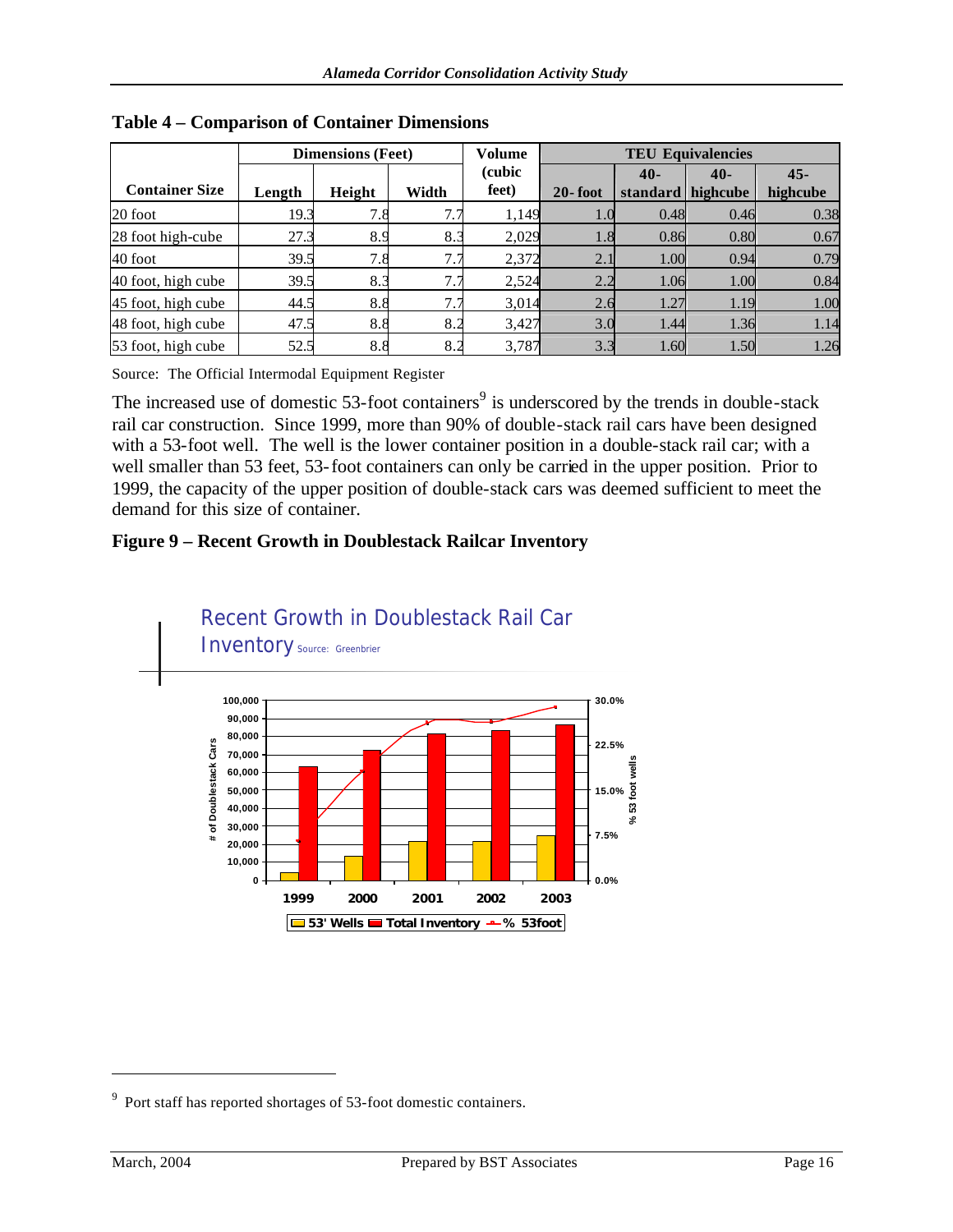### **2.3.3 Comparison of Marine versus Domestic Container Usage**

Taking into account the capacity available in the various container sizes, it appears that there has been a very slight shift from use of marine containers (20s, 40s and 45s) to use of domestic containers (28s, 48s and 53s) in the North American intermodal market. As shown in Table 5, marine containers accounted for 55.7% of total container capacity utilization in the first three quarters of 2001 and domestic containers accounted for 44.3%. In 2002, the share of capacity used by marine containers dropped to 54.6% while domestic containers reached 45.4% of total capacity. This was caused in part by the ILWU lockout in October 2002, as shippers sought out options to alleviate the congestion, including pre-positioning of marine containers in Southern California to be transloaded to domestic containers at a later date. However, the volume of domestic container utilization remained strong in 2003, standing at 44.9%, which is higher than occurred during the same period in 2001.

#### **Table 5 – Comparison of North American Marine and Domestic Container Utilization for the First Three Quarters of 2001, 2002 and 2003**

|                          | <b>Marine Containers</b> |           |           | <b>Marine Containers - % Total</b> |       |       |
|--------------------------|--------------------------|-----------|-----------|------------------------------------|-------|-------|
| Ouarter                  | 2001                     | 2002      | 2003      | 2001                               | 2002  | 2003  |
| <b>Marine Containers</b> | 7,033,133                | 7.785.244 | 8.548.182 | 55.7%                              | 54.6% | 55.1% |
| Domestic Containers      | 5.597.382                | 6.477.383 | 6.959.203 | 44.3%                              | 45.4% | 44.9% |

Source: BST Associates using data from the Intermodal Association of North America

The trend appears to show stability in the utilization of domestic containers in North America. The advantages to using domestic containers include:

- Greater capacity, which benefits lightweight cargoes,
- Most of the major long distance trucking lines have almost entirely shifted their fleet to these containers (JB Hunt, Swift, Schneider, etc.)
- The railroads also own a significant portion of the large domestic container fleet.

However, as indicated above, ocean carriers are responding by using larger marine containers. Use of marine containers on intermodal systems can be less expensive than using domestic containers. It eliminates transload costs, the dray to a transload operator, and the additional rate differential charged by the railroad for domestic versus international containers.

In addition, there are plans to develop another Intermodal Container Transfer Facility (ICTF) near the San Pedro Bay Ports. This, coupled with greater utilization of on-dock intermodal facilities, provides advantages to direct intermodal movement of marine containers.

The growth of all-water services from Asia to the East/Gulf coasts is moderating the need for transload operations in Southern California.

In addition, there has traditionally been a shortage of 53-foot containers in the Southern California area, which also moderates the trend toward transloading.

Finally, new paradigms are being created by the transportation industry, such as transporting a marine container from the San Pedro Bay Ports to Chicago, whereupon the cargo is transloaded to a domestic container for shipment to the Northeast.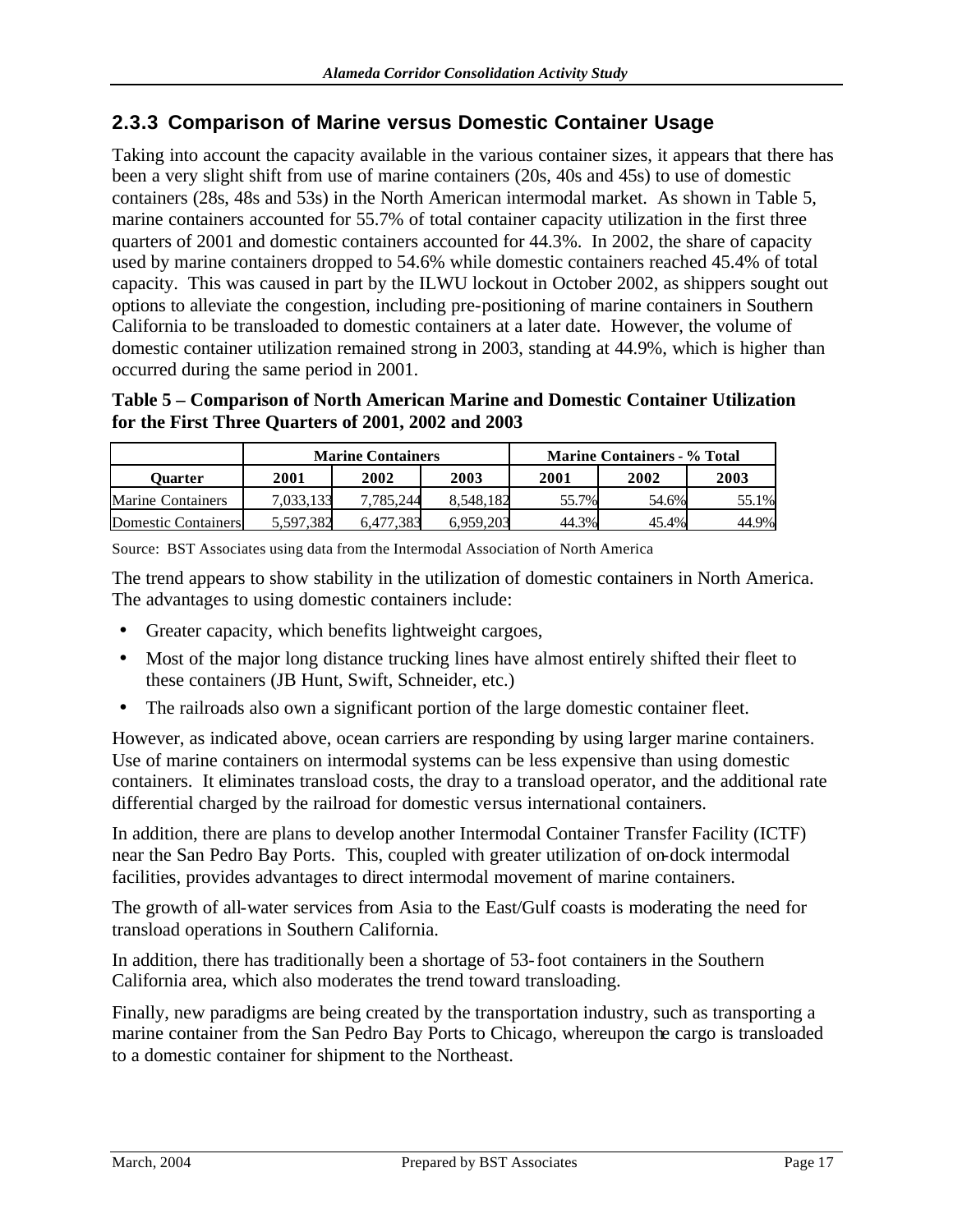# **3 Estimate of Consolidation Activity in Southern California**

BST Associates undertook a survey of the primary transload and crossdock operators in the Southern California area in order to better understand the flow of containerized cargoes. The main goal of the surveys was to define the characteristics and size of the intermodal transport market that uses domestic containers.

The survey differentiated three distinct types of operations that receive containers from the San Pedro Bay Ports and then ship the reassembled contents by rail in domestic containers:

- Third party logistics ("3PL") transload operators specialty firms that manage transportation flows and distribution centers for large and small shippers. This survey focused on third party logistics operators that provide transload services.
- Large distribution centers defined as industrial buildings larger than 300,000 square feet. This real estate market includes most of the Southern California area's distribution centers and warehouses.
- Small distribution firms defined as importers, exporters, and transportation service providers that use facilities, which are less than 300,000 square feet (excluding the transload operators).

# *3.1 Third Party Logistics Transload Operators*

This section describes the results of the survey of transload operators.

### **3.1.1 Description of Third Party Logistics Transload Operators**

BST Associates utilized the following process to establish a comprehensive list of transload operators in Southern California:

- *Who's Who in Logistics, Armstrong's Guide to Global Supply Chain Management*, Armstrong & Armstrong, Inc., 2003,
- *Leonard's Guide, National Warehouse and Distribution Directory, 2003*,
- *Directory of Freight Forwarding Services*, online service, among others.

This list was supplemented with information from the Ports of Los Angeles and Long Beach<sup>10</sup> and by extensive Internet searches. BST Associates interviewed firms in this line of business in person and by telephone.

### **3.1.2 Business Location**

Transload operators are generally located in close proximity to the San Pedro Bay Ports, because it is easier for them to make multiple truck trips between the port terminals and transload facilities. Most are located within a 15-mile radius of the San Pedro Bay Ports. Figure 10 indicates the general locations of these firms.

<sup>&</sup>lt;sup>10</sup> We wish to thank Mr. Mike Debernardo, Port of Los Angeles for his kind assistance in this effort.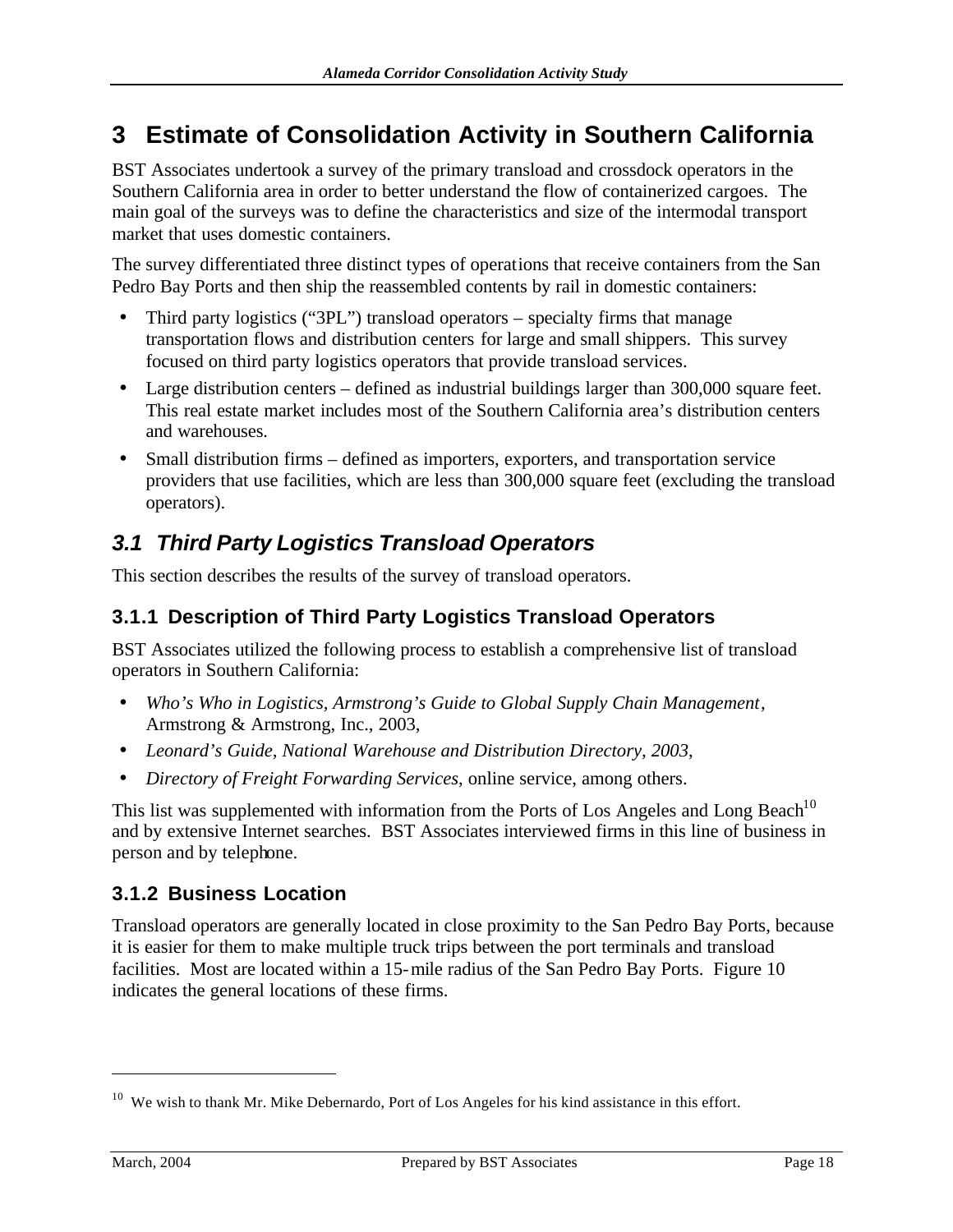However, transload operators indicated that it is becoming more difficult to expand or develop new transload facilities, because several cities (such as Carson, Mira Loma) are restricting further development by trucking firms. When development is allowed, more landscaping is typically required, which further constrains parking areas for trailers and containers on chassis. There are also restrictions against on street parking, which can further limit facility utilization. In addition, developers want to maximize the size of the industrial building, because there is typically no revenue associated with use of yard areas.

Existing operators are grandfathered into their existing locations, but expansions and new facilities are more difficult to establish due to these factors.



**Figure 10 – Location of Third Party Logistics Transload Operators**

### **3.1.3 Business Characteristics**

Third Party Logistics transload operators range from small, local trucking-based firms to larger firms that provide the services throughout the U.S. or internationally. The three largest firms (Cal Cartage, Hudd-Maersk, NYK Logistics) each handle more than 100,000 TEUs/year. Several transload operators are mid-sized (handling 20,000 to 100,000 TEUs/year per firm), including Performance Team, APL Logistics, Tri-Modal, St George Warehouse, Gilbert et al. There are several firms that handle up to 20,000 TEUs/year.

Most of the transload operators indicated that a greater portion of their business involves providing value-added services rather than straight transload from marine container into domestic containers for immediate shipment by intermodal rail.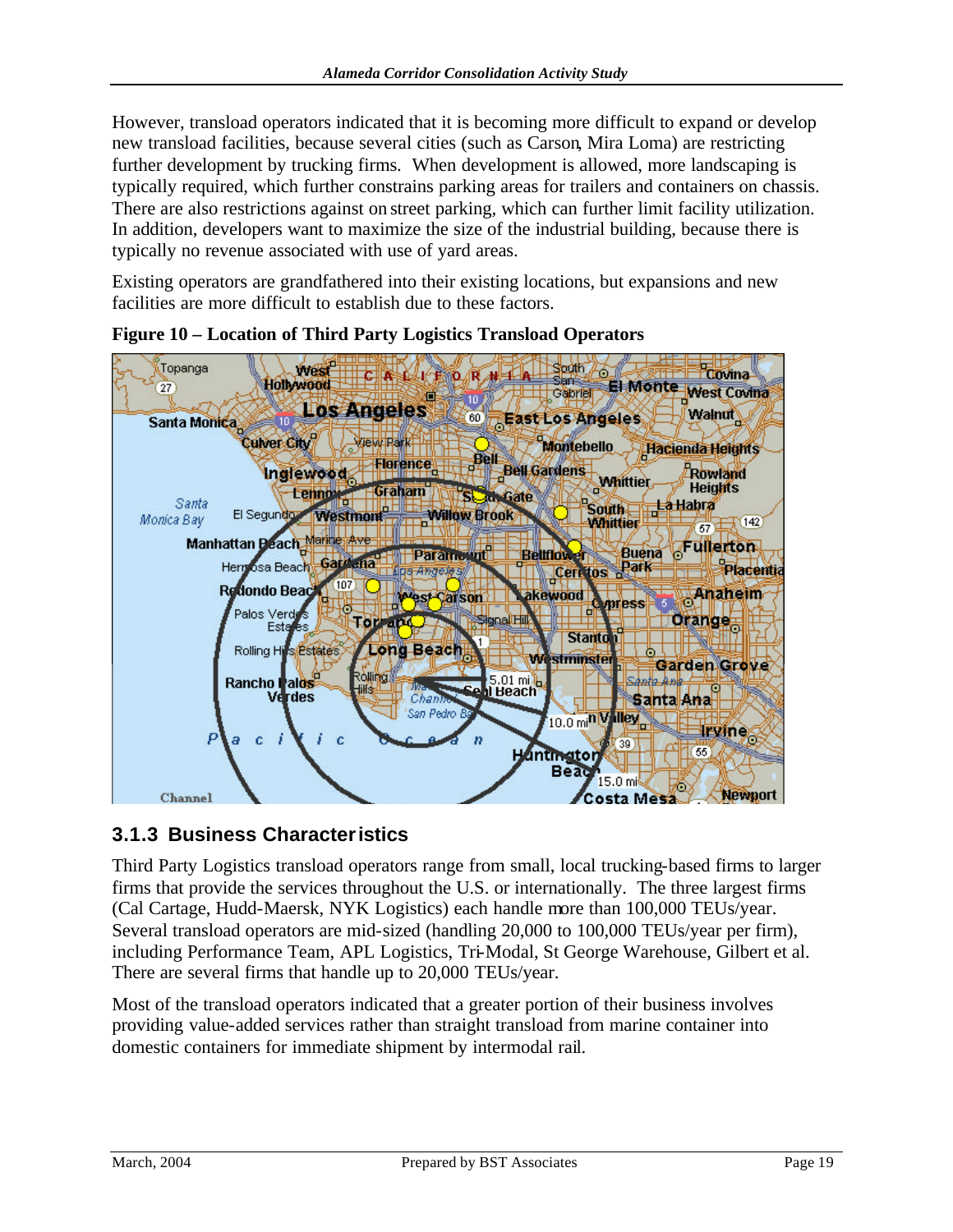There are dynamic competitive forces impacting transload operators, including:

- Competition on price and service among mid and large sized 3PLs for the accounts of large and mid-sized retailers. Firms that are affiliated with an ocean carrier are pricing aggressively. Firms that are not affiliated with ocean carriers view this as an attempt to use the transload process to induce the shipper to use the ocean carrier.
- Facility requirements are also becoming more expensive and demanding for firms serving the large retailers. In particular, Internet tracking capabilities and warehouse inventory systems (Radio Frequency Identification or RFID) are now being required by importers. This is adding to the cost and scale of transload operations.
- Smaller players compete on price and personal approach. As indicated previously, many of the smaller firms have their main base in trucking. Others provide related services; such as export reload services, NAFTA trade (with Canada and Mexico) and/or domestic trade to round out their business plans.

### **3.1.4 Survey Process and Results**

Third Party Logistics transload operators handled approximately 853,000 TEUs of waterborne cargo in 2002. About 244,000 TEUs (29%) moved by truck mostly outside the local market to regional markets in Salt Lake City, Denver, Phoenix and other major western cities. Small portions of the containers are also trucked east of the Rocky Mountains.

Approximately 609,000 TEUs moved via rail to final destination, with 71% of the total moving by rail, mostly to points east of the Rocky Mountains.

#### **Figure 11 – Modal Distribution of Import Containers Handled by Third Party Logistics Operators**

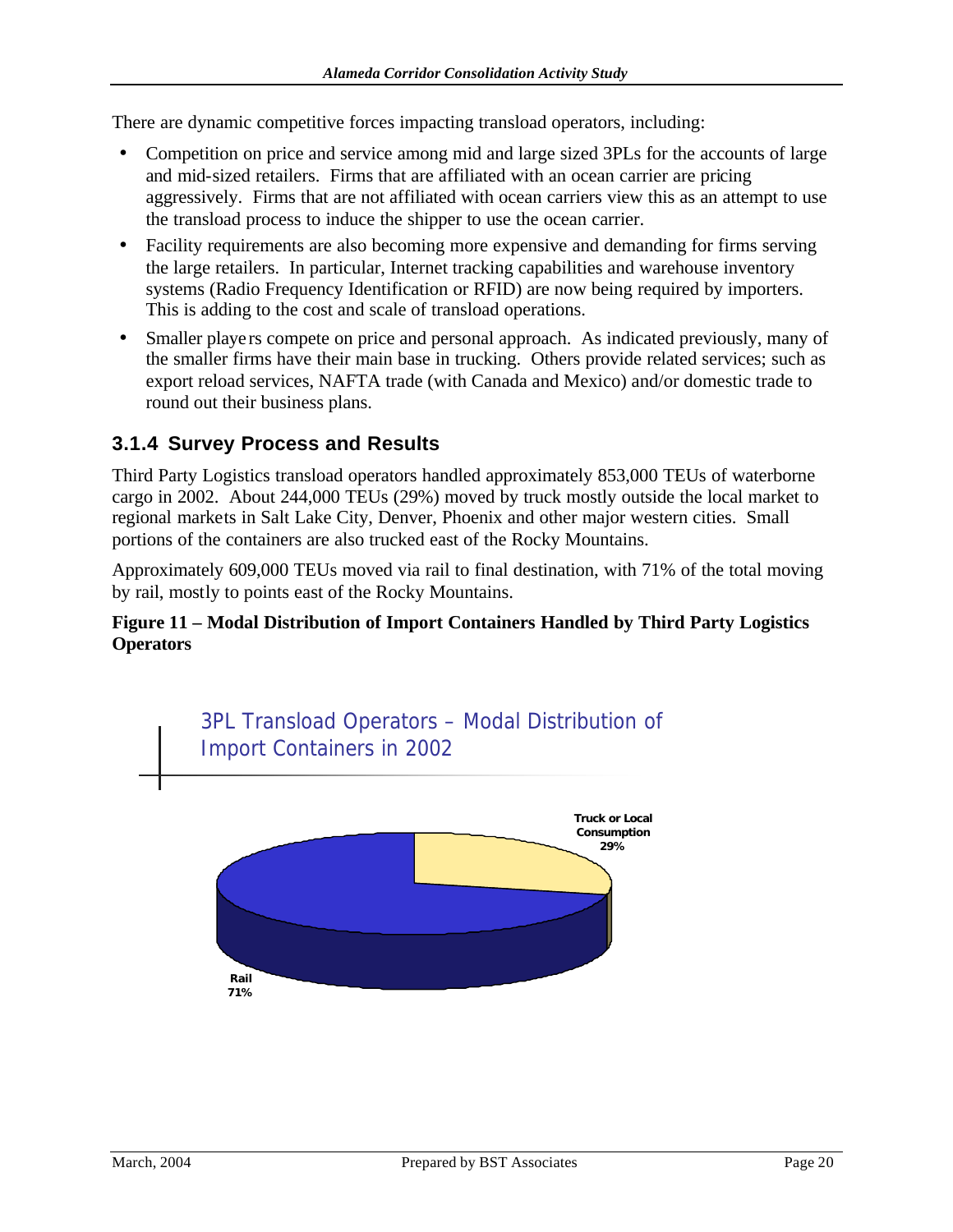# *3.2 Large Industrial Firms*

This section describes the results of the survey of large industrial firms.

### **3.2.1 Description of Large Distribution Centers and Industrial Users**

BST Associates utilized the CoStar property database and Dun & Bradstreet data to identify the large distribution centers and industrial users in Southern California, focusing on industrial buildings greater than 300,000 square feet in size. CoStar's database assisted in the identification of important property characteristics such as owner's name, address, phone number, type of building, size of building, and year built, while the Dun and Bradstreet data added information on the types of businesses, number of employees, revenue, and other data. In those cases in which the owner of the building was an investment firm, Internet searches and directories were utilized to reveal the user of the facility. After establishing the user's name, contact person and phone number, they were contacted by telephone.

### **3.2.2 Business Location**

Large industrial users were located throughout Los Angeles, Orange, San Bernardino and Riverside counties. As shown in Figure 12, however, most of the recent growth has occurred in the Inland Empire.



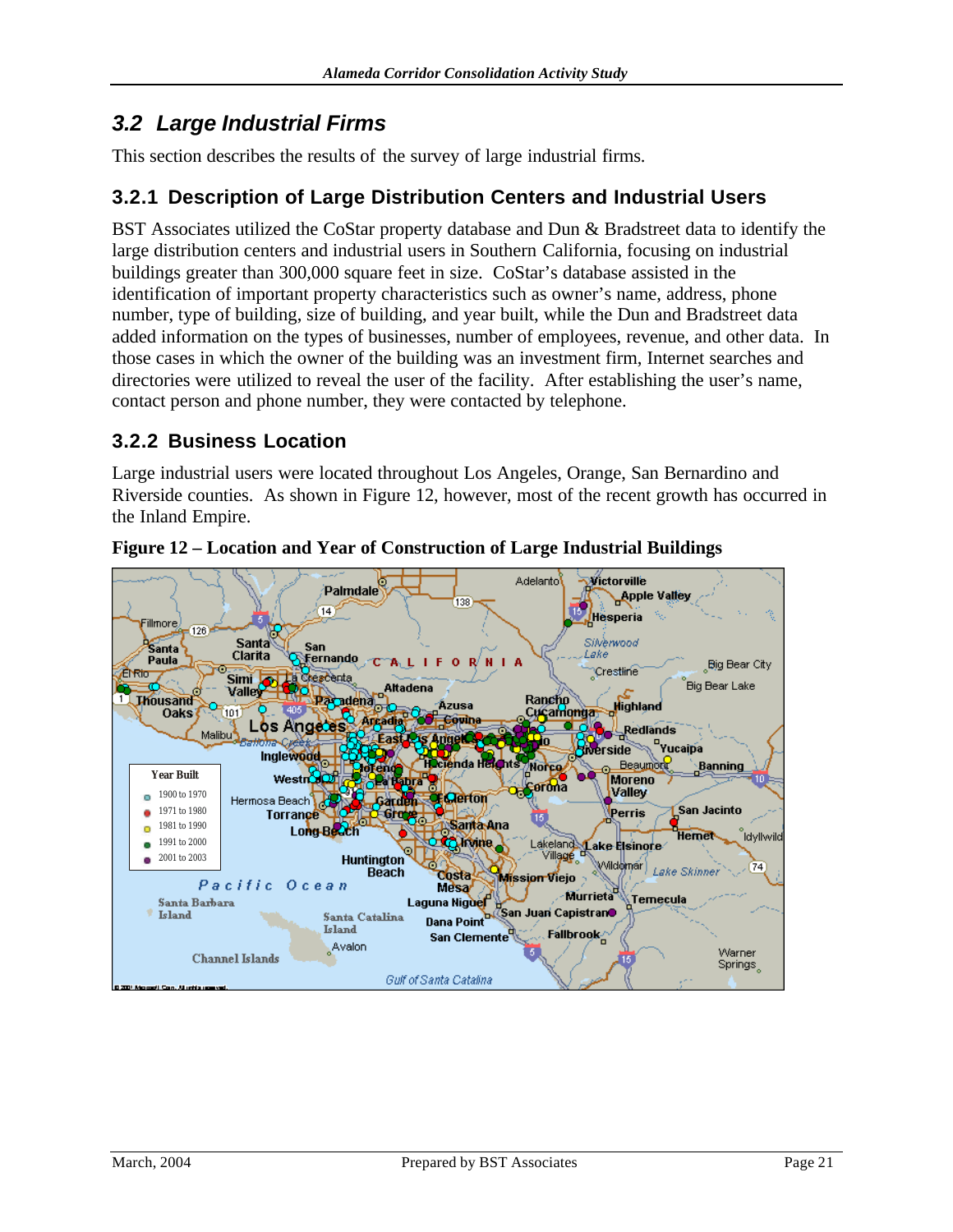#### **3.2.2.1 Growth Trends**

From 1990 to 2002, the four-county area (Los Angeles, Orange, San Bernardino and Riverside Counties) added 73 million square feet of space (in buildings greater than 300,000 square feet). Los Angeles County is still the biggest industrial market, but it is expensive and built-out relative to the Inland Empire. New efforts in Los Angeles are focusing on infill and redevelopment.

As shown in Figure 13, the Inland Empire accounted for 76% of the growth in large buildings, with 41 million new square feet in San Bernardino County (56% of total added) and 14 million square feet in Riverside County (20% of total added).

#### **Figure 13 – Growth in Southern California Area Industrial Real Estate Market**

#### **(Buildings > 300,000 square feet)**



### **3.2.3 Large Retailers**

Consolidation activities are mainly associated with the largest retail importers. As shown in Table 19, the list of U.S. retailers<sup>11</sup> in this category includes Wal-Mart Stores, Inc., Dole Food Company, Inc., Target Corporation, Payless ShoeSource, Inc., Heineken USA, Inc., Chiquita Brands Intl, Inc., Kmart Corporation, The Home Depot, Inc., Costco Wholesale Corporation, Interbrew SA, and L G Group.

Exporters are also listed in the table, but few of these engage in transload activity, which is limited to importers.

<sup>&</sup>lt;sup>11</sup> Data for retailer imports via LA/LB is not available in this form since the retailers generally work through an intermediary.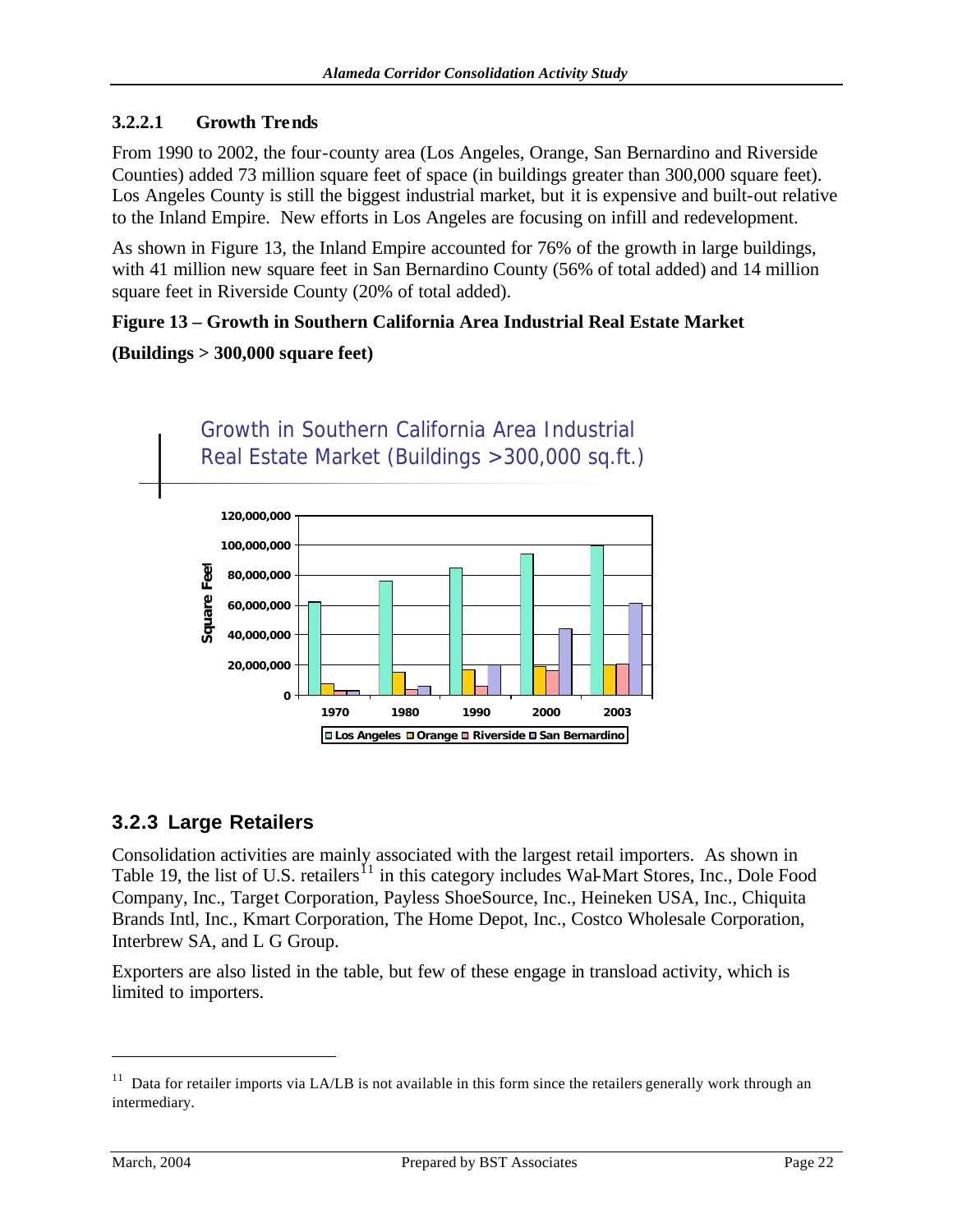| Rank                    | Importer                             | <b>TEUs</b> | <b>Exporter</b>                            | <b>TEUs</b> |
|-------------------------|--------------------------------------|-------------|--------------------------------------------|-------------|
| $\mathbf{1}$            | Wal-Mart Stores Inc.                 |             | 291,900 America Chung Nam Inc.             | 156,500     |
| $\overline{c}$          | The Home Depot Inc.                  |             | 182,000 E.I. Du Pont de Nemours & Co.      | 104,000     |
| $\overline{\mathbf{3}}$ | Target Corp.                         |             | 173,100 Weyerhaeuser Co.                   | 95,600      |
| $\overline{4}$          | Dole Food Co.                        |             | 142,900 MeadWestvaco                       | 59,000      |
| 5                       | Chiquita Brands Int'l. Inc.          |             | 103,200 Dow Chemical Co.                   | 52,400      |
| $\overline{6}$          | Lowe's Cos.                          |             | 82,900 Cargill Inc.                        | 51,200      |
| $\overline{7}$          | Heineken USA Inc.                    |             | 75,000 International Paper Co.             | 50,100      |
| $\sqrt{8}$              | <b>Interbrew SA</b>                  |             | 60,000 DaimlerChrysler                     | 47,000      |
| 9                       | Payless ShoeSource Inc.              |             | 55,000 Georgia-Pacific Group               | 48,700      |
| 10                      | General Electric Co.                 |             | 48,500 Procter & Gamble Co.                | 48,000      |
| 11                      | Pier 1 Imports Inc.                  |             | 46,700 Cellmark Group                      | 45,100      |
| 12                      | Kmart Corp.                          |             | 46,400 Altria Group Inc.                   | 44,700      |
| 13                      | Samsung Electronics America Inc.     |             | 46,200 General Electric Co.                | 44,400      |
| $14\,$                  | American Honda Motor Co.             |             | 46,200 Tyson Foods Inc.                    | 44,100      |
| 15                      | Big Lots Inc.                        |             | 45,800 ConAgra Foods Inc.                  | 42,200      |
| 16                      | <b>Ashley Furniture Industries</b>   |             | 45,200 BASF Corp.                          | 38,500      |
| $\overline{17}$         | Toyota Motor Sales USA Inc           |             | 45,000 Engelhard Corp.                     | 36,500      |
| 18                      | Ikea International A/S               |             | 44,700 Ford Motor Co.                      | 32,300      |
| 19                      | Mattel Inc.                          |             | 43,700 Shintech Inc.                       | 29,500      |
| 20                      | Matsushita Electric Corp. of America |             | 41,500 Exxon Mobil Chemical Co.            | 28,700      |
| $\overline{21}$         | Toys "R" Us Inc.                     |             | 40,000 Rayonier Inc.                       | 26,900      |
| 22                      | Sony Corp. of America                |             | 40,000 Anderson Hay & Grain Co.            | 25,500      |
| $\overline{23}$         | Nike Inc.                            |             | 38,700 J.C. Horizon Ltd.                   | 25,400      |
| $\overline{24}$         | <b>Limited Brands</b>                |             | 35,000 Buckeye Technologies Inc.           | 24,600      |
| $\overline{25}$         | Michelin North America Inc.          |             | 34,500 Dunavant Enterprises Inc.           | 22,700      |
| 26                      | LG Group                             |             | 33,500 Eastman Chemical Co.                | 21,500      |
| 27                      | Ford Motor Co.                       |             | 31,100 Allenberg Cotton Co.                | 21,200      |
| 28                      | Bridgestone/Firestone Inc.           |             | 26,800 Allan Co.                           | 21,000      |
| 29                      | JC Penney Corp.                      |             | 25,000 Yao Yang Enterprises                | 20,600      |
| 30                      | Old Dutch International Ltd.         |             | 24,900 Bayside International               | 19,700      |
| 31                      | Yamaha Motors Corp. USA              |             | 24,600 Military Traffic Management Command | 19,500      |
| 32                      | Footstar Inc.                        |             | 24,200 Caterpillar Inc.                    | 19,200      |
| $\overline{33}$         | Groupe Danone                        |             | 22,300 Riverwood International Corp.       | 19,100      |
| 34                      | Philips Electronics North America    |             | 22,000 Goodyear Tire & Rubber Co.          | 19,000      |
| 35                      | Thomson                              |             | 21,400 Bayer Corp.                         | 17,900      |
| 36                      | Natuzzi Americas                     |             | 20,800 Archer Daniels Midland Co.          | 17,700      |
| 37                      | Canon USA Inc.                       |             | 20,000J. M. Huber Corp.                    | 17,200      |
| 38                      | Sears, Roebuck and Co.               |             | 20,000 Calcot Ltd.                         | 16,600      |
| 39                      | Philip Morris Cos.                   |             | 20,000 AJC International Inc.              | 16,100      |
| 40                      | Kohl's Corp.                         |             | 20,000 Recycled Fibers International       | 15,300      |

|  |  |  | Table 6 - Top 40 U.S. Importers and Exporters in 2002 |
|--|--|--|-------------------------------------------------------|
|--|--|--|-------------------------------------------------------|

Source: PIERS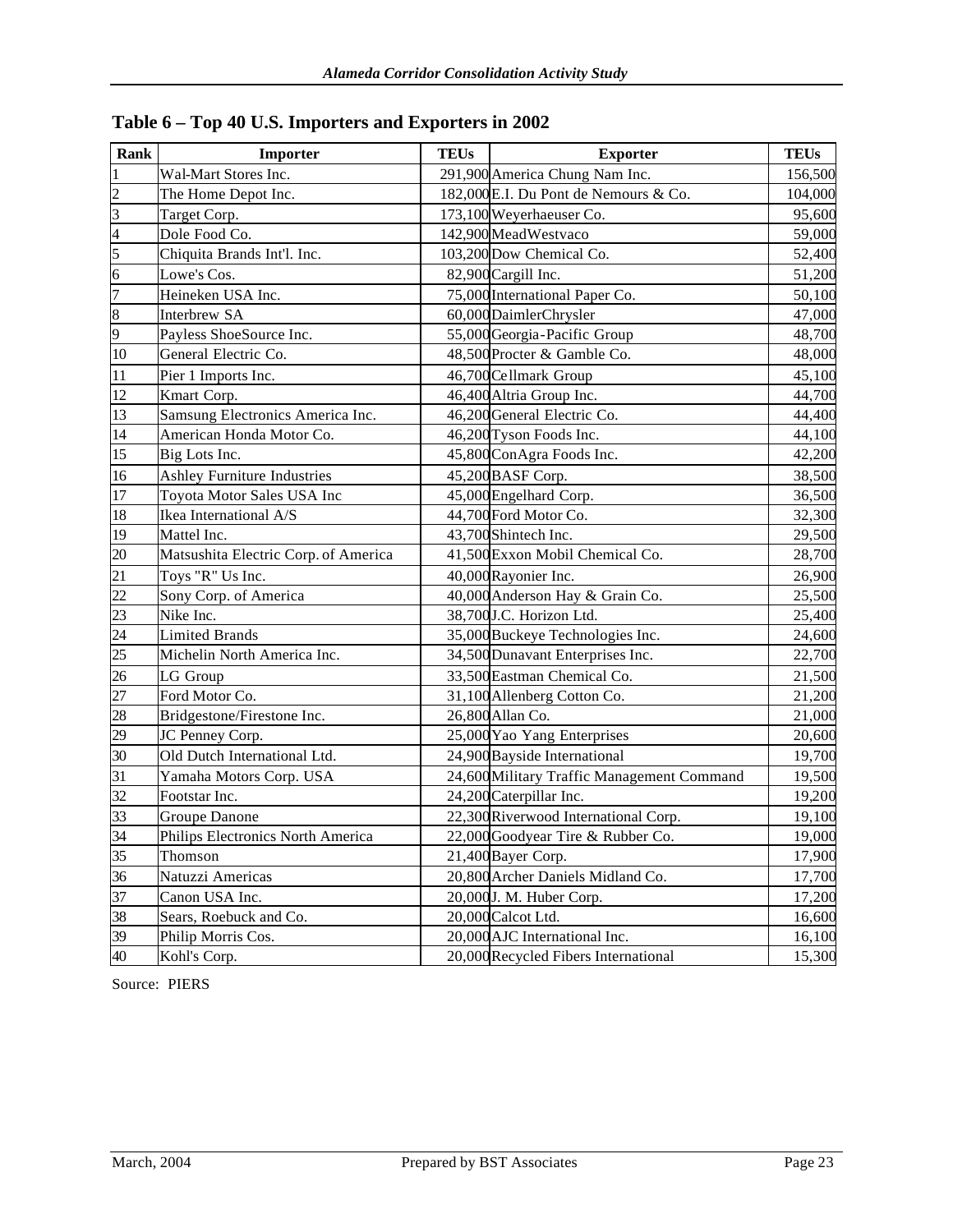### **3.2.4 Survey**

BST Associates contacted 69 large industrial firms during the survey, most of which operated distribution centers.

The survey results were combined into two groups with similar characteristics: Los Angeles-Orange Counties, and San Bernardino-Riverside Counties (i.e. the "Inland Empire").

In the Los Angeles-Orange County area, the firms that were surveyed accounted for 15% of the space in this two-county area (in buildings that were 300,000 square feet or more). Survey responses indicated that 69% of respondents received containers from Ports, while 31% of respondents did not receive containers from Ports. Firms in the Los Angeles-Orange County area accounted for approximately 33% of waterborne containers moving through large industrial buildings.

In the Inland Empire, the firms that were surveyed represented 29% of the space in this two county area. These firms were actively engaged in trade through the San Pedro Bay Ports, with 80% of respondents indicating that they received containers from Ports, while only 20% of respondents did not receive containers from Ports. The large firms in Inland Empire accounted for approximately 66% of waterborne containers moving through large industrial buildings.

The survey results were extrapolated to the full population of large buildings. The large industrial firms accounted for 1,942,000 TEUs of waterborne cargo (2002). Approximately 74% moves by truck (1,434,000 TEUs), with most moving to regional markets and some to long distance markets (east of the Rocky Mountains). Approximately 26% moves by rail (508,000 TEUs), most of which moves east of the Rockies.

#### **Figure 14 – Modal Distribution of Import Containers Handled by Large Firms**

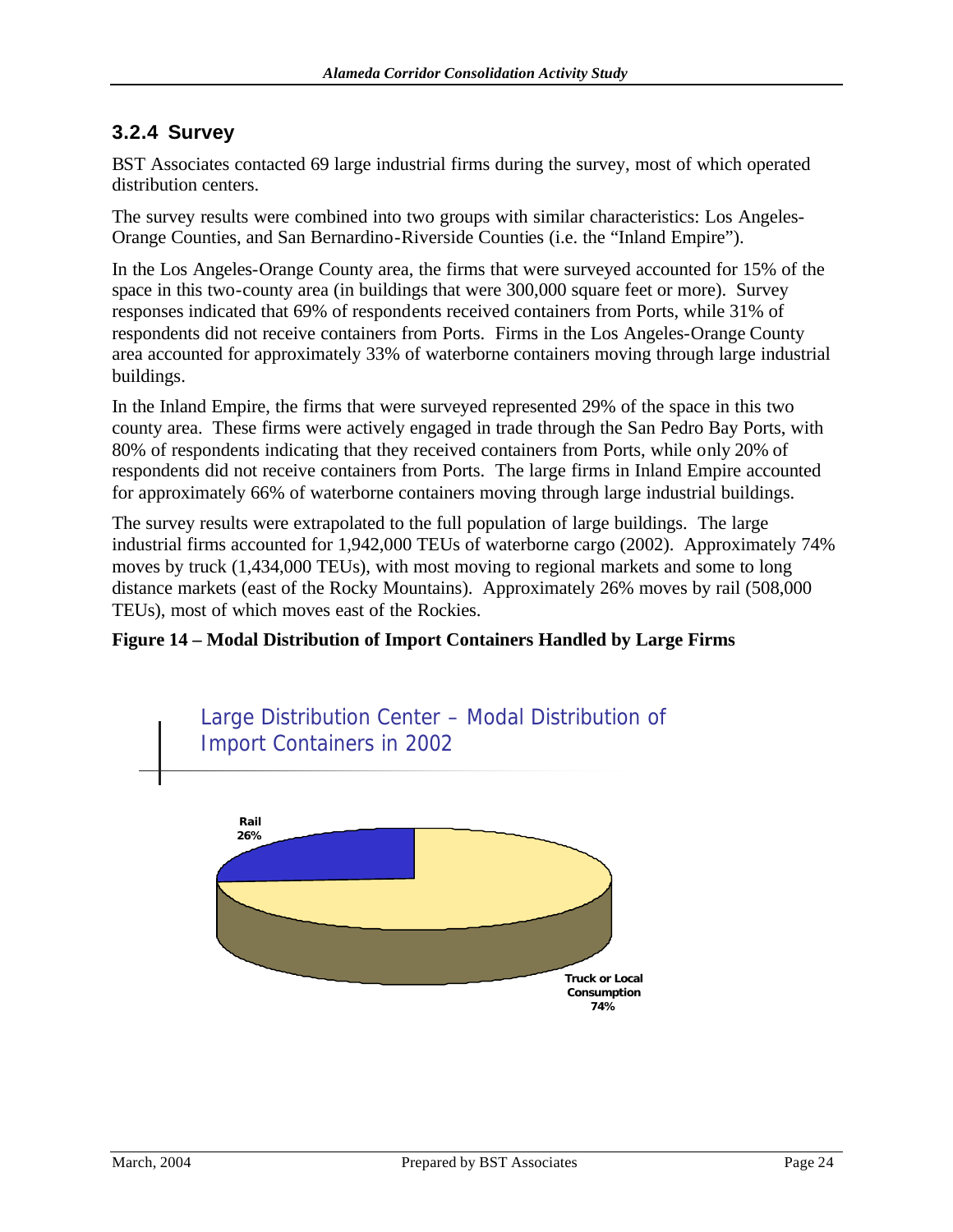# *3.3 Small Firms*

BST Associates obtained a list of more than 25,000 businesses engaged in transportation services, warehousing, importing, exporting, and wholesale trade<sup>12</sup>. The list was screened to be sure that there were no duplicates with the other two surveys. As shown in Figure 15, these small firms are spread out throughout Southern California. However, approximately 72% of the firms were located in Los Angeles and Orange counties, 10% in San Bernardino and Riverside counties, 11% in San Diego county and the remainder in the other five counties of the Southern California area.



**Figure 15 – Location of Small Firms**

BST Associates assigned random numbers to the database of businesses, then selected firms in groups of one hundred, beginning with random number 1 through 100. A total of 1,338 small firms were contacted by telephone, and a total of 485 surveys were completed. Most of these firms had between 5 and 25 employees.

The survey results indicated:

- 25 of the respondents (5%) received waterborne cargo from the Ports
- 49 of the respondents (10%) received import containers from other sources (mainly NAFTA – Mexico/Canada)

 $12$  Dun and Bradstreet records indicate if the primary, secondary or tertiary line of business involves these activities.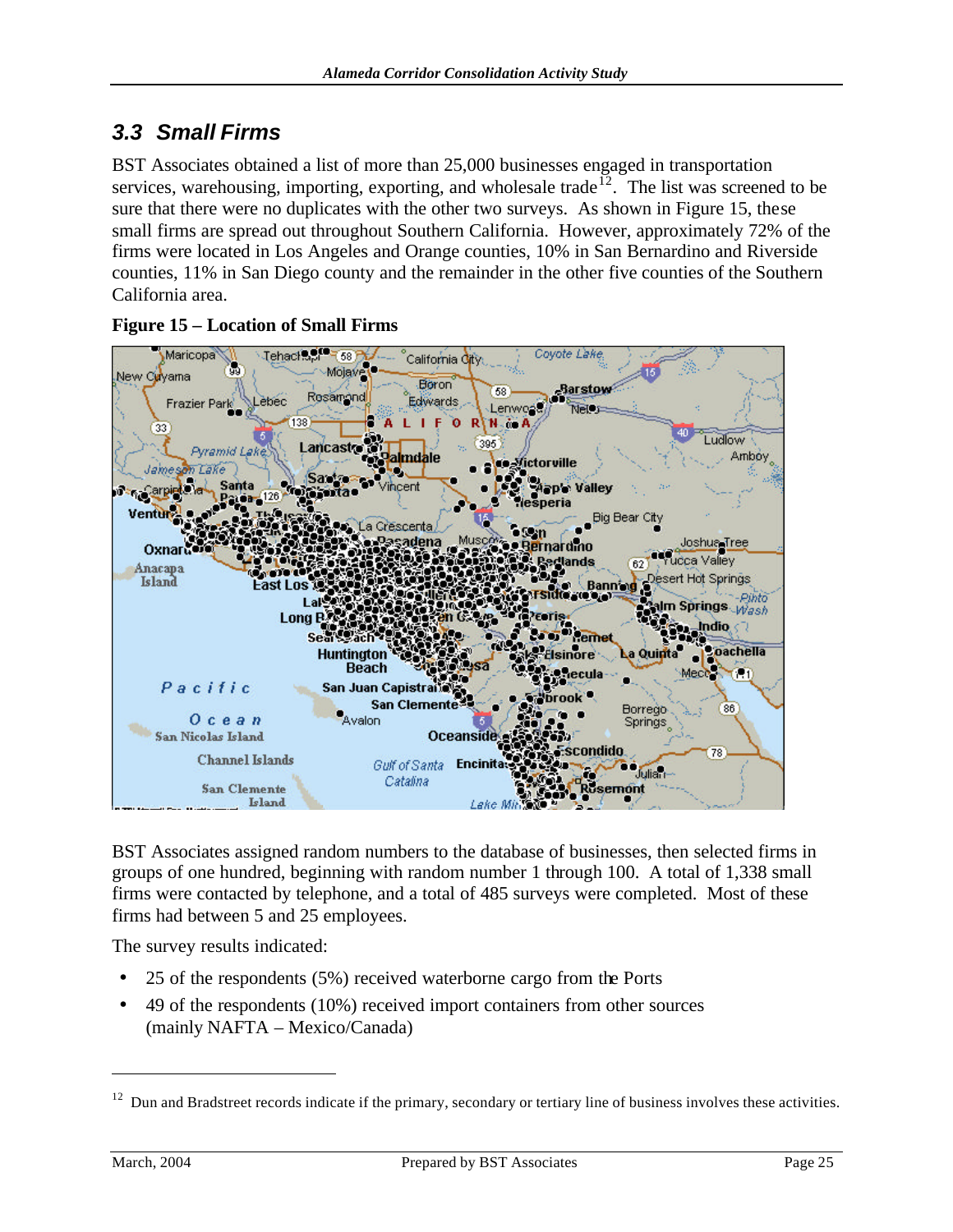• 411 of the respondents (85%) did not import or export cargo

Extrapolating from the survey results to the estimated total container traffic generated by the small firms was complicated somewhat by the large number of firms that do not handle any cargo moving through the Ports. In order to minimize the effect of this large number of zeroes, the technique used was to estimate a "mean of means". Under this method, the survey responses were sampled five separate times. Random numbers were assigned to each of the survey responses during each of the samplings, and 80 responses chosen at random. Means were calculated for each of these survey subsets, then the mean of all of the means calculated. This "mean of means" was then used to extrapolate to the total universe (i.e., the 25,000 total firms).

The survey results indicated that:

- Small firms accounted for 387,000 TEUs of waterborne cargo in 2002.
- Approximately 65% of these containers leave the small firms' premises by truck (253,000) TEUs) and
- Approximately 35% of these containers leave the small firms' premises by rail (134,000) TEUs)

#### **Figure 16 – Modal Distribution of Import Containers Handled by Small Firms**

Small Firm – Modal Distribution of Import Containers in 2002

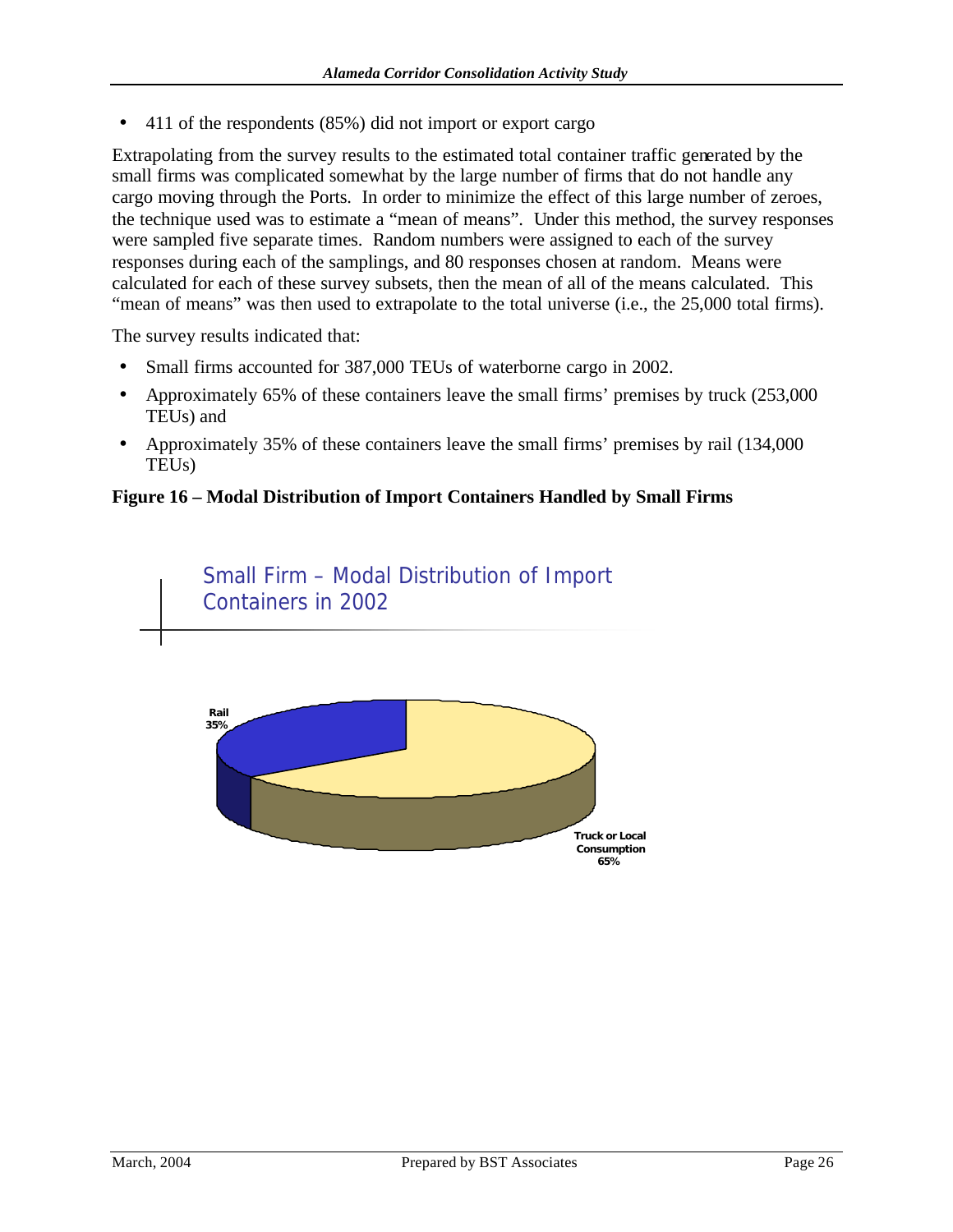# *3.4 Summary Results and Conclusions*

The goal of this survey was to document key trends associated with container movement in Southern California. As shown in Table 7, two key results of the survey are:

- Intermodal rail traffic represented 52% of total San Pedro Bay Port traffic in 2002,
- The transload portion of waterborne cargo that moves by rail from all sources represented 12% of San Pedro Bay Port traffic in 2002.

| <b>Source</b>                         | Rail      | <b>Truck</b> | <b>Total</b> |
|---------------------------------------|-----------|--------------|--------------|
| Imports                               |           |              |              |
| Direct Marine Container to Intermodal | 2,343,000 |              | 2,343,000    |
| Transload/Crossdock (via all sources) | 1,251,000 | 1,931,000    | 3,182,000    |
| Regional/Long Distance Trucking (ISO) |           | 97,000       | 97,000       |
| Total                                 | 3,594,000 | 2,028,000    | 5,622,000    |
| Empties                               | 1,079,000 | 1,920,000    | 2,999,000    |
| Exports                               | 835,000   | 914,000      | 1,749,000    |
| Domestic                              | 26,000    | 233,000      | 259,000      |
| Total                                 | 5,534,000 | 5,095,000    | 10,629,000   |
| Percent by Mode                       |           |              |              |
| Imports                               |           |              |              |
| Direct Marine Container               | 22%       | 0%           | 22%          |
| Transload/Crossdock                   | 12%       | 18%          | 30%          |
| Regional/Long Distance Trucking (ISO) | 0%        | 1%           | 1%           |
| Total                                 | 34%       | 19%          | 53%          |
| Empties                               | 10%       | 18%          | 28%          |
| Exports                               | 8%        | 9%           | 16%          |
| Domestic                              | $0\%$     | 2%           | 2%           |
| Total                                 | 52%       | 48%          | 100%         |

**Table 7 – Distribution of San Pedro Bay Container Traffic in 2002**

Source: BST Associates survey, Port and ACTA data

A separate study prepared by TTX Company estimated that transload activity in Southern California was  $1.45$  million TEUS in 2002.<sup>13</sup>.

<sup>&</sup>lt;sup>13</sup> TTX Company provides railcars and related freight car management services to the North American rail industry. TTX Company's stock is owned by North America's leading railroads that are also their primary customers. Over the past ten years, TTX has invested 3.9 billion in new railcar purchases (61% for intermodal cars). TTX's Business and Market Planning Department prepared the study entitled International Trade Flow Study in September 2003.